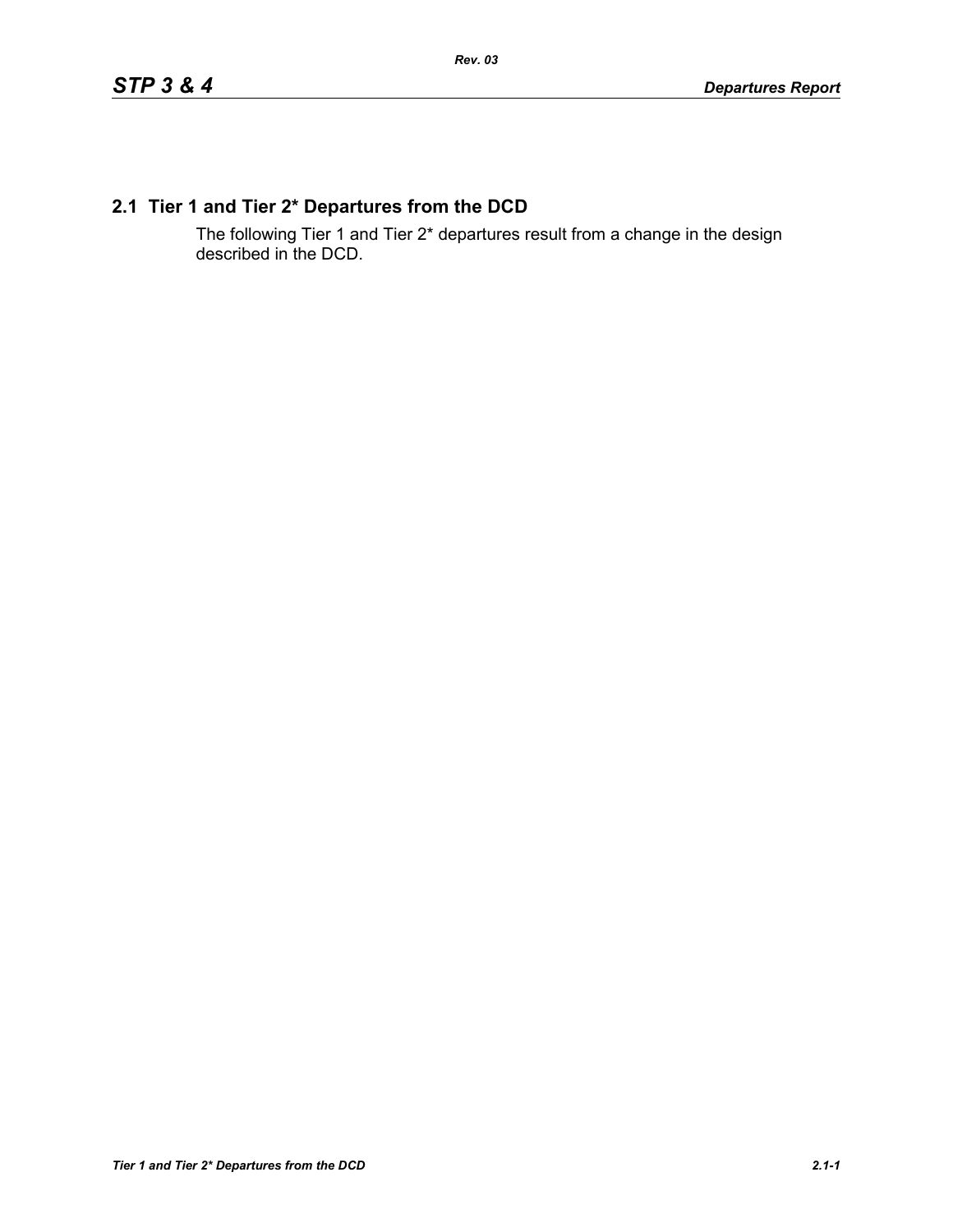# **STD DEP T1 2.1-2, Reactor Pressure Vessal System RIP Motor Casing Cladding**

## **Description**

This requested departure modifies the description of the RIP motor casing to clearly indicate that some portions of the motor casing have cladding.

ABWR DCD Tier 1 describes the cladding applied to the interior of the RPV cylindrical shell and indentifies areas of the RPV where there is no cladding. Specifically, DCD Tier 1 Section 2.1.1 states that there is no cladding on the RIP motor casing. The standard ABWR design for installed applications includes stainless steel cladding from the top portion of the casing to the motor secondary seal (along the length of the stretch tube) and around the bottom of the RIP motor casing where it interfaces with the motor cover closure. The requested departure modifies the DCD Tier 1 RIP motor casing design description to be consistent with the ABWR RIP motor casing design in current use. The design description in the ABWR DCD Tier 2 Section 5.3.3.1.1.1 is also clarified for consistency with Tier 1.

## **Evaluation Summary**

This departure changes the RIP motor casing to incorporate cladding in the stretchtube portion above the RIP secondary seal and at the bottom end of the casing near the closure of the motor cover.

This departure was evaluated per Section VIII.A.4 of Appendix A to 10 CFR Part 52, which requires that 1) the design change will not result in a significant decrease in the level of safety otherwise provided by the design; 2) the exemption is authorized by law, will not present an undue risk to the public health and safety, and is consistent with the common defense and security; 3) special circumstances are present as specified in 10 CFR 50.12(a)(2); and 4) the special circumstances outweigh any decrease in safety that may result from the reduction in standardization caused by the exemption. As shown below, each of these four criteria are satisfied.

- (1) As discussed above, the design change provides protection of the RIP motor casing base metal, and as such is an enhancement to the design that therefore will not result in a significant decrease in the level of safety otherwise provided by the design.
- (2) The exemption is not inconsistent with the Atomic Energy Act or any other statute and therefore is authorized by law. As discussed above, the design change represents an enhancement and therefore will not present an undue risk to the public health and safety. The design change does not relate to security and does not otherwise pertain to the common defense and security.
- (3) Special circumstances are present as specified in 10 CFR 50.12(a)(2). Specifically, special circumstances (iv) is present, since the design change represents an improvement based on ABWR operating experience. The change is proven effective by operating history and therefore will result in a benefit to the public health and safety.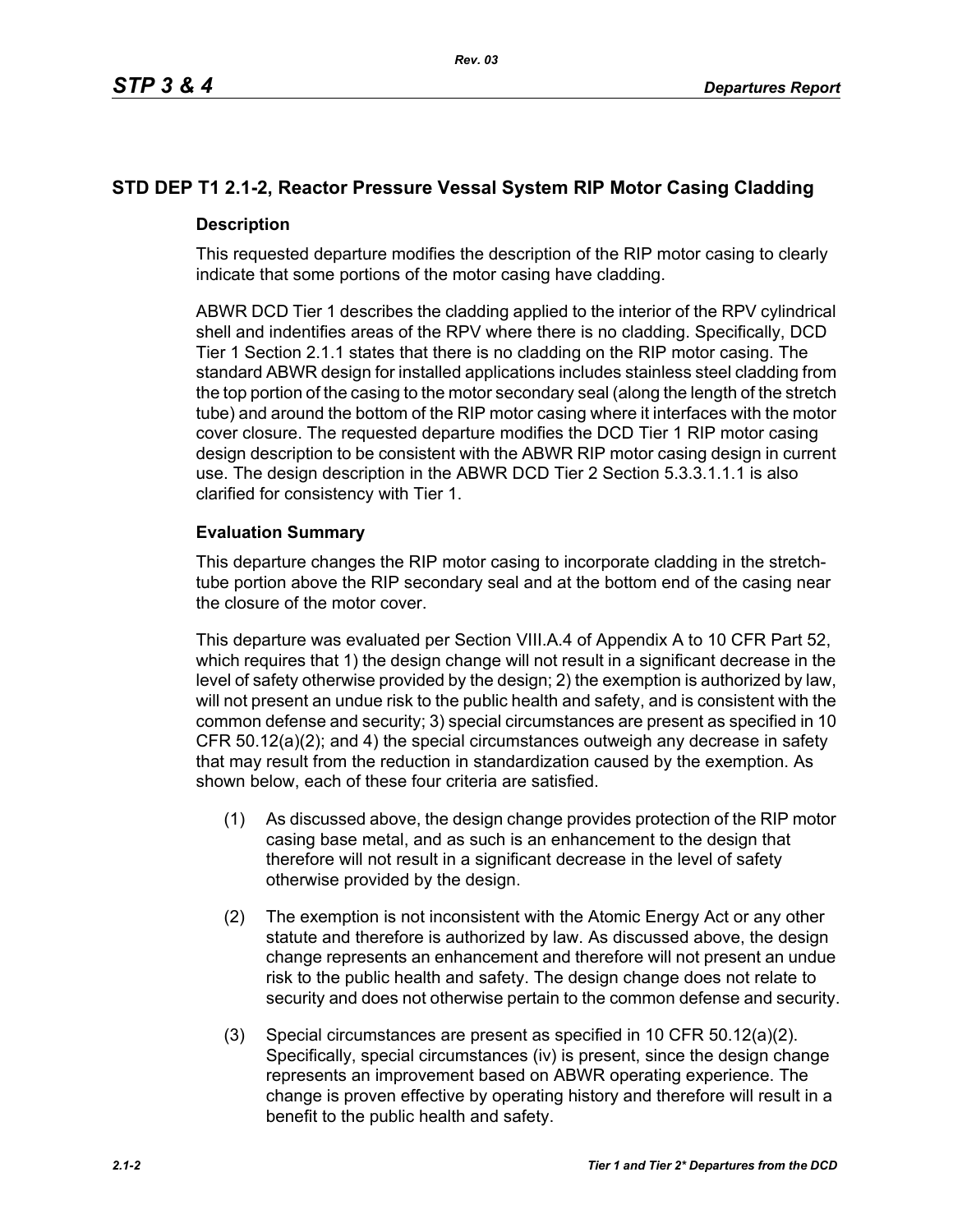(4) The special circumstances outweigh any decrease in safety that may result from the reduction in standardization caused by the exemption. Specifically, the design change does not reduce safety, and does not affect the configuration of the plant or the manner in which the plant is operated. Further, this departure is consistent with operatiing ABWR designs, and will form the reference-COLA for future COL applicants, thus the departure will likely not affect standardization. Any reduction in standardization resulting from the change in the RIP motor casing cladding will not adversely affect safety.

As demonstrated above, this exemption complies with the requirements in Section VIII.A.4 of Appendix A to 10 CFR Part 52. Therefore, STPNOC requests that the NRC approve this exemption.

## **STD DEP T1 2.2-1, Control Systems Changes to Inputs, Tests, and Hardware**

### **Description**

The reference ABWR DCD Tier 1 Table 2.2.1 ITAAC Acceptance Criteria for Item 11 (i.e. associated with testing of one of the dual redundant non-Class 1E uninterruptible power supply at a time) states the "test signal exists in only one control channel at a time." This acceptance criterion was based upon an assumption that in the RCIS design implementation each channel of the dual-redundant RCIS controller equipment would receive power from only one associated uninterruptible power supply. However, in the final RCIS design implementation, only the power supply associated with the one non-Class 1E uninterruptible power supply being tested will become inoperable and both of the dual-redundant controller channels remain operational when this testing is conducted. The detailed RCIS design for the dual-redundant controller equipment is implemented such that each channel remains operational as long as either one of the uninterruptible power supplies is operational. There is an associated alarm condition activated when one of the uninterruptible power supplies becomes inoperable (i.e. so the operator becomes aware of this abnormal power supply status condition). A change has been incorporated regarding the DCD Tier 1 ITAAC requirement for the RCIS related to the Acceptance Criteria associated with the testing of one of the dual redundant non-Class 1E uninterruptible power supply at a time.

### **Evaluation Summary**

This departure was evaluated per Section VIII.A.4 of Appendix A to 10 CFR Part 52, which requires that 1) the design change will not result in a significant decrease in the level of safety otherwise provided by the design; 2) the exemption is authorized by law, will not present an undue risk to the public health and safety, and is consistent with the common defense and security; 3) special circumstances are present as specified in 10 CFR 50.12(a)(2); and 4) the special circumstances outweigh any decrease in safety that may result from the reduction in standardization caused by the exemption. As shown below, each of these four criteria are satisfied.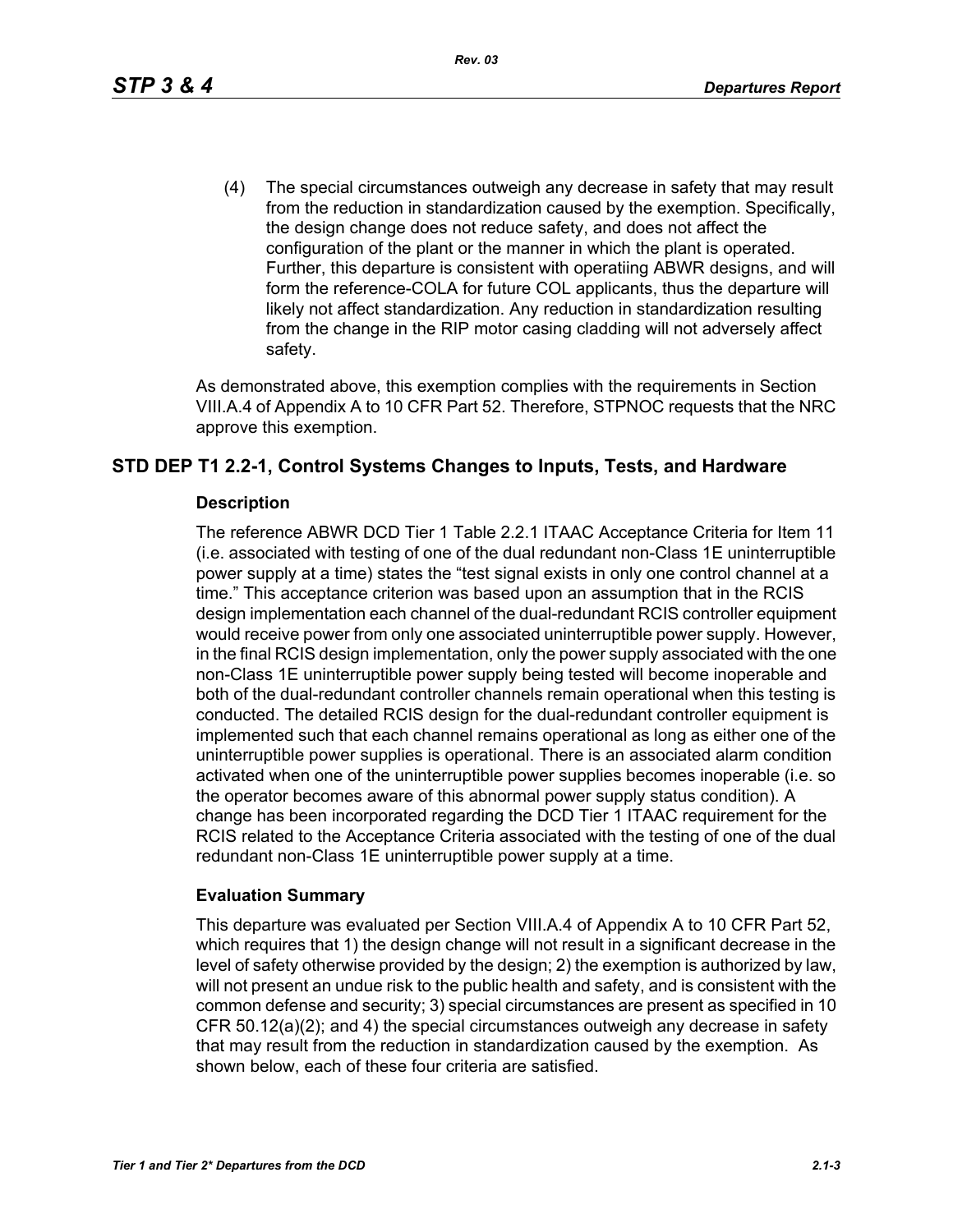- (1) As discussed above, the design change represents an improvement and therefore will not result in a significant decrease in the level of safety otherwise provided by the design.
- (2) The exemption is not inconsistent with the Atomic Energy Act or any other statute and therefore is authorized by law. As discussed above, the design change represents an improvement and therefore will not present an undue risk to the public health and safety and the design change does not relate to security and does not otherwise pertain to the common defense and security.
- (3) Special circumstances are present as specified in 10 CFR 50.12(a)(2). Specifically, special circumstance (iv) is present, since the design change represents an improvement and therefore will result in a benefit to the public health and safety.
- (4) This is "standard" departure that is intended to be applicable to COL applicants that reference the ABWR DCD. Therefore this departure will not result in any loss of standardization, Additionally, the design change represents an improvement in safety, and does not adversely affect the configuration of the plant or the manner in which the plant is operated.

As demonstrated above, this exemption complies with the requirements in Section VIII.A.4 of Appendix A to 10 CFR Part 52. Therefore, STPNOC requests that the NRC approve this exemption.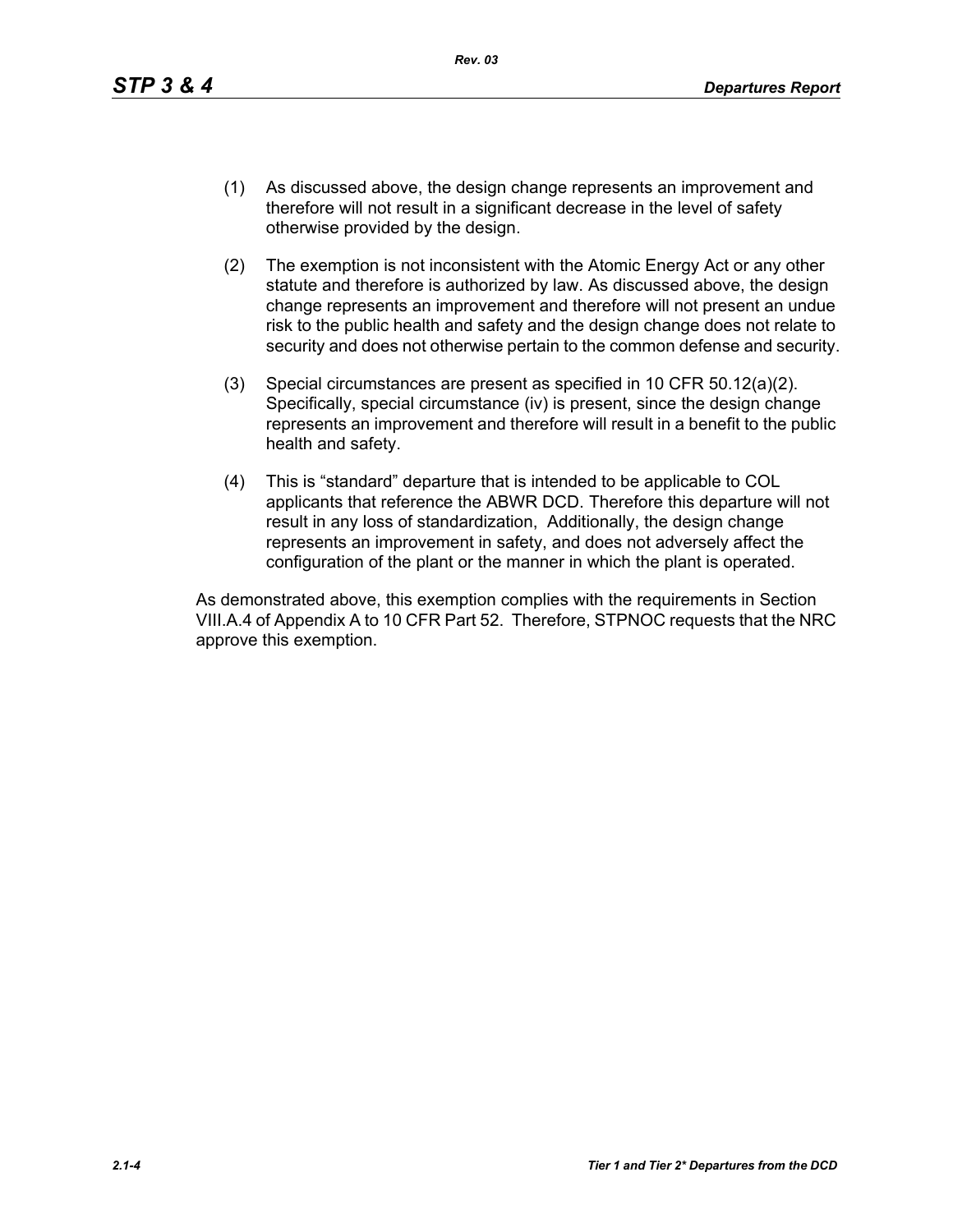# **STD DEP T1 2.3-1, Deletion of MSIV Closure and Scram on High Radiation**

## **Description**

The Scram and MSIV Automatic Closure on high MSLRM (main steam line radiation monitor) trip is deleted. This safety function is deleted for the following reasons:

- The MSLR-high trip is not specifically credited in any ABWR safety analysis. This trip was originally designed for BWRs to mitigate the effects of a control rod drop accident (CRDA). As described in Tier 2 DCD Section 15.4.10, the ABWR has no basis for the CRDA event to occur. Thus, the deletion of the automatic scram and MSL isolation results in no change in associated risk or safety margins.
- U.S. BWRs have experienced spurious trips due to this function. The radiation trip setpoints can be overwhelmed by minor variations in the N-16 flow during normal operation and cause spurious trips. Elimination of the safety-related functions reduces the potential for unnecessary reactor shutdown and increases plant operational flexibility. Operators in the main control room are alerted to potential offsite releases by the MSLRM, the condenser steam jet air ejector monitor, and/or ventilation stack monitor.

Furthermore, this change has been previously approved by the NRC for U.S. BWRs based on analyses that demonstrate that safety margins are not impacted. Since the SER conditions are met for the ABWR, as explained above, no other safety analyses are required.

This departure includes the following Tier 1, Technical Specification, and Tier 2 changes.

## **Tier 1 Departures:**

- ABWR Tier 1 DCD Figure 2.3.1, "Process Radiation Monitoring System Control Interface Diagram" is changed to remove the MSL Tunnel Area Radiation input from the plant sensors that provide input data.
- Tier 1 Table 2.7.1a has been modified to remove the main steam tunnel radiation information from the fixed position alarms, displays, and controls. This information is conveyed through other alarms, displays, and controls in the control room.

### **Technical Specifications Departures:**

- **LCO 3.3.1.1 and its associated Bases have been modified to remove the Main** Steam Tunnel Radiation High functions (automatic scram and MSIV closure).
- **LCO 3.3.6.1 and its associated Bases have been modified to remove** instrumentation monitoring functions for post-accident monitoring (PAM) of coolant radiation in the main steamline. A continuous PAM for coolant radiation is no longer required based on BTP HICB-10.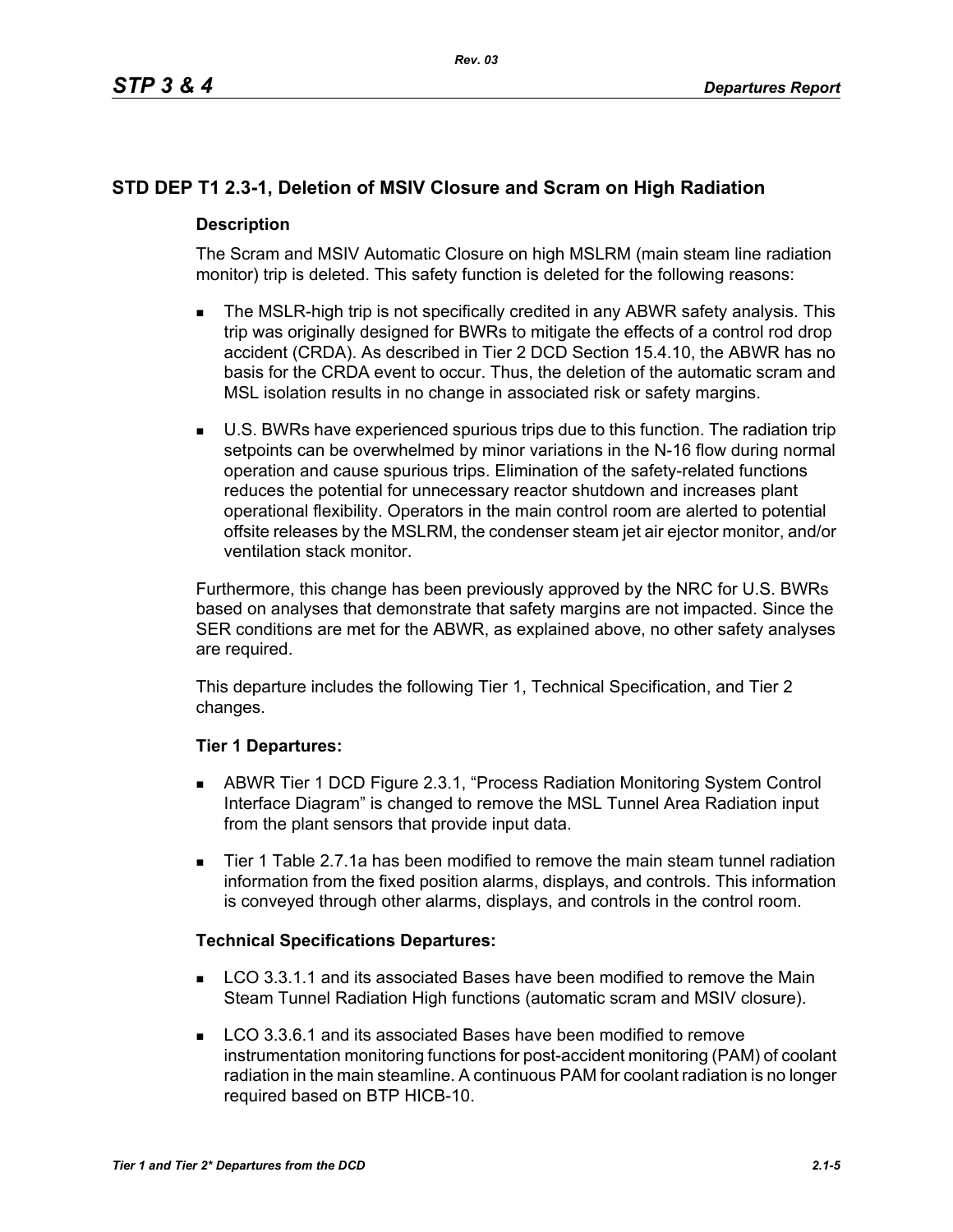### **Tier 2 Departures:**

Changes have been made relative to the reference ABWR Tier 2 DCD Sections 1.2, 1A, 3.4, 5.2, 6.2, 7.1, 7.2, 7.3, 7.5, 7.6 11.5, 15.2, 18F, and 18H to revise or remove information pertaining to main steam line high radiation monitoring and process radiation monitoring system. For example, Section 11.5 is modified to move main steam line tunnel area radiation monitoring information from the section describing "monitoring required for safety and protection" to the section describing "monitoring required for plant operation."

## **Evaluation Summary**

This departure was evaluated per Section VIII.A.4 of Appendix A to 10 CFR Part 52, which requires that 1) the design change will not result in a significant decrease in the level of safety otherwise provided by the design; 2) the exemption is authorized by law, will not present an undue risk to the public health and safety, and is consistent with the common defense and security; 3) special circumstances are present as specified in 10 CFR 50.12(a)(2); and 4) the special circumstances outweigh any decrease in safety that may result from the reduction in standardization caused by the exemption. As shown below, each of these four criteria are satisfied.

- (1) As discussed above, the design change represents an improvement and therefore will not result in a significant decrease in the level of safety otherwise provided by the design.
- (2) The exemption is not inconsistent with the Atomic Energy Act or any other statute and therefore is authorized by law. As discussed above, the design change represents an improvement and therefore will not present an undue risk to the public health and safety. The design change does not relate to security and does not otherwise pertain to the common defense and security.
- (3) Special circumstances are present as specified in 10 CFR 50.12(a)(2). Specifically, special circumstance (iv) is present, since the design change represents an improvement and therefore will result in a benefit to the public health and safety.
- (4) This is "standard" departure that is intended to be applicable to COL applicants that reference the ABWR DCD. Therefore this departure will not result in any loss of standardization, Additionally, the design change represents an improvement in safety, and does not adversely affect the configuration of the plant or the manner in which the plant is operated.

As demonstrated above, this exemption complies with the requirements in Section VIII.A.4 of Appendix A to 10 CFR Part 52. Therefore, STPNOC requests that the NRC approve this exemption.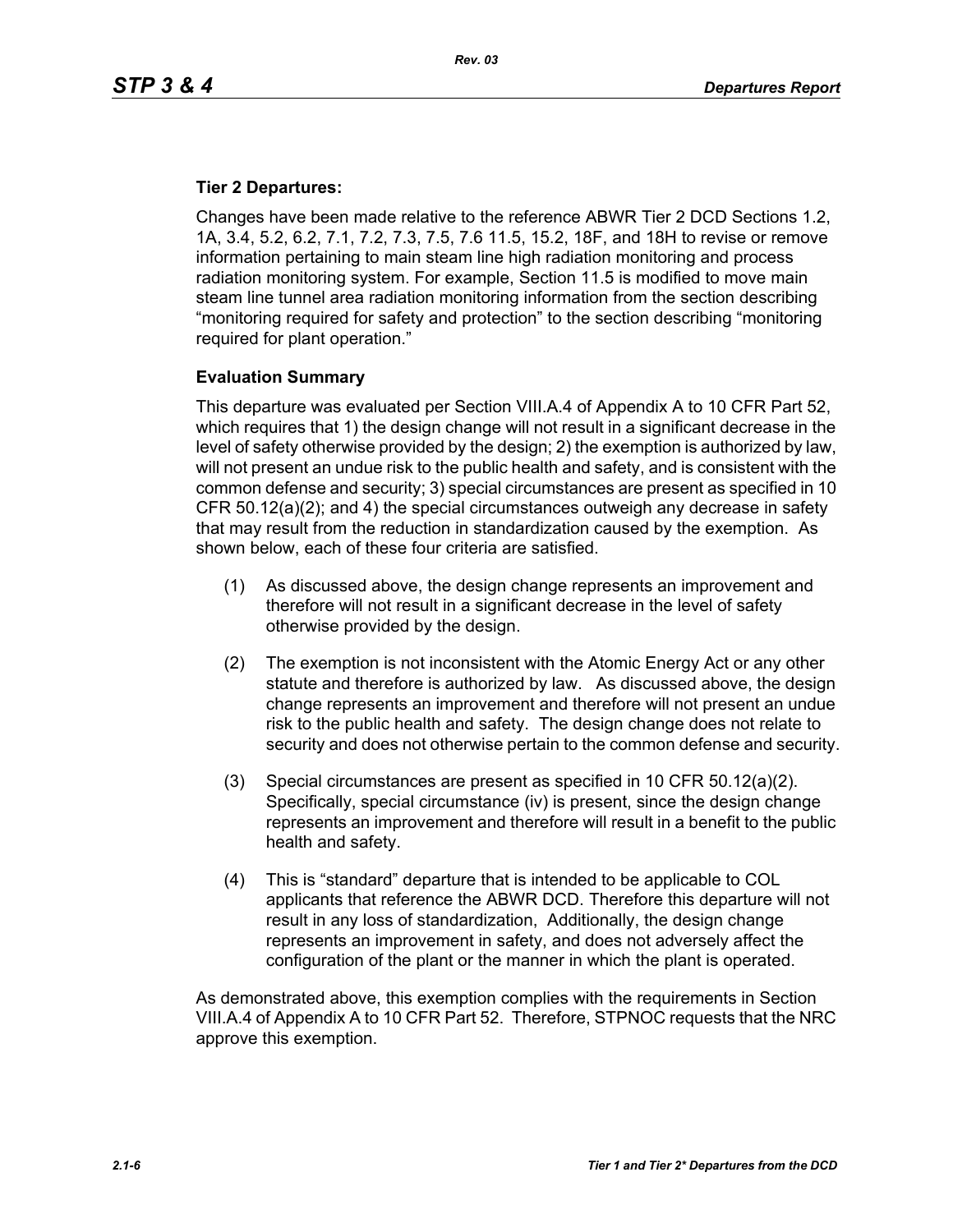# **STD DEP T1 2.4-1, Residual Heat Removal System and Spent Fuel Pool Cooling**

## **Description**

The reference ABWR DCD has two RHR loops connected to the Fuel Pool Cooling system with normally closed crosstie valves. During refueling outages, a crosstie valve can be opened to allow direct cooling of the fuel pool by circulation of fuel pool water through the RHR heat exchanger and returning it to the fuel pool. In addition, the RHR pumps have the capability to provide fuel pool emergency makeup water by transferring suppression pool water to the fuel pool. This change is to add the capability to allow the choice of a third loop, RHR division A, in the Augmented Fuel Pool Cooling and Fuel Pool Makeup Modes.

This addition of piping and valves will be of the same quality standard, seismic category, and ASME code as the B and C RHR loops components, along with another capability to provide makeup or cooling to the Spent Fuel Pool. Only one RHR cooling loop will be aligned for the Augmented Fuel Pool Cooling or Fuel Pool Makeup Mode at any one time. The additional loop will increase the reliability from a single failure standpoint. This design change was chosen based on improved reliability and performance.

This change provides the ability to supply fuel pool cooling or makeup from any of the three RHR loops in the Augmented Fuel Pool Cooling or Fuel Pool Makeup Modes. This will enhance capabilities and reliability to perform division outages for maintenance and other activities. Division outages will be better able to be coordinated during all plant operational Modes.

## **Evaluation Summary**

During design detailing it was recognized that the added flexibility of having the capability to perform divisional outages in any order was a worthwhile design improvement. As an example, if Division B EDG constitutes a critical path for an outage, in order to maintain a single failure margin, work could not start until core decay heat decreased to the point that RHR Spent Fuel Pooling Assist was no longer required. By having all three divisions capable of supporting Spent Fuel Pool Cooling assist, Divisional Outages (potential critical path) could occur based on workload in the division.

This departure was evaluated per Section VIII.A.4 of Appendix A to 10 CFR Part 52, which requires that 1) the design change will not result in a significant decrease in the level of safety otherwise provided by the design; 2) the exemption is authorized by law, will not present an undue risk to the public health and safety, and is consistent with the common defense and security; 3) special circumstances are present as specified in 10 CFR 50.12(a)(2); and 4) the special circumstances outweigh any decrease in safety that may result from the reduction in standardization caused by the exemption. As shown below, each of these four criteria are satisfied.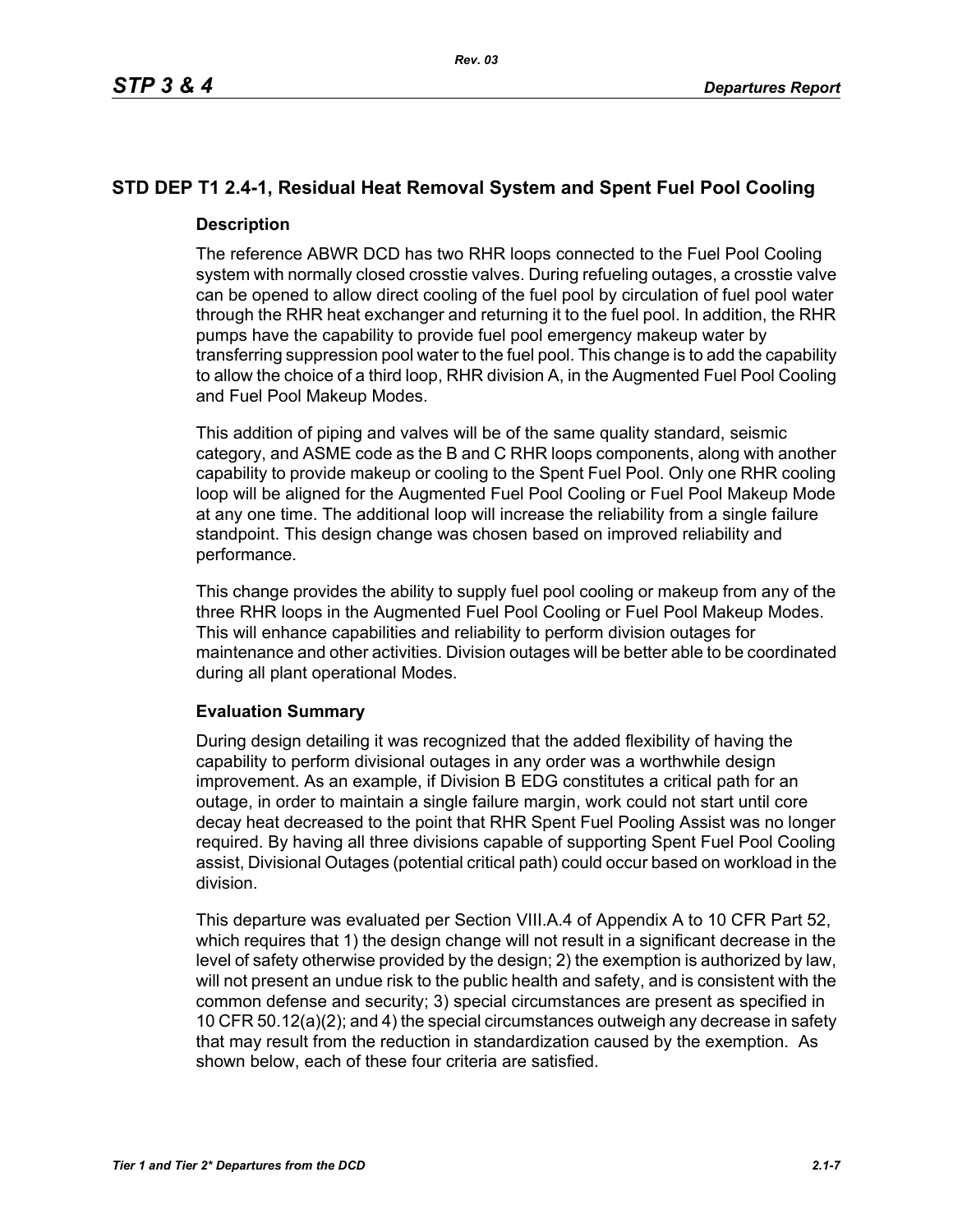- (1) As discussed above, the design change represents an improvement and therefore will not result in a significant decrease in the level of safety otherwise provided by the design.
- (2) The exemption is not inconsistent with the Atomic Energy Act or any other statute and therefore is authorized by law. As discussed above, the design change represents an improvement and therefore will not present an undue risk to the public health and safety and the design change does not relate to security and does not otherwise pertain to the common defense and security.
- (3) Special circumstances are present as specified in 10 CFR 50.12(a)(2). Specifically, special circumstance (iv) is present, since the design change represents an increase in redundancy and therefore will result in a benefit to the public health and safety.
- (4) This is "standard" departure that is intended to be applicable to COL applicants that reference the ABWR DCD. Therefore this departure will not result in any loss of standardization, Additionally, the design change represents an improvement in safety, and does not adversely affect the configuration of the plant or the manner in which the plant is operated.

As demonstrated above, this exemption complies with the requirements in Section VIII.A.4 of Appendix A to 10 CFR Part 52. Therefore, STPNOC requests that the NRC approve this exemption.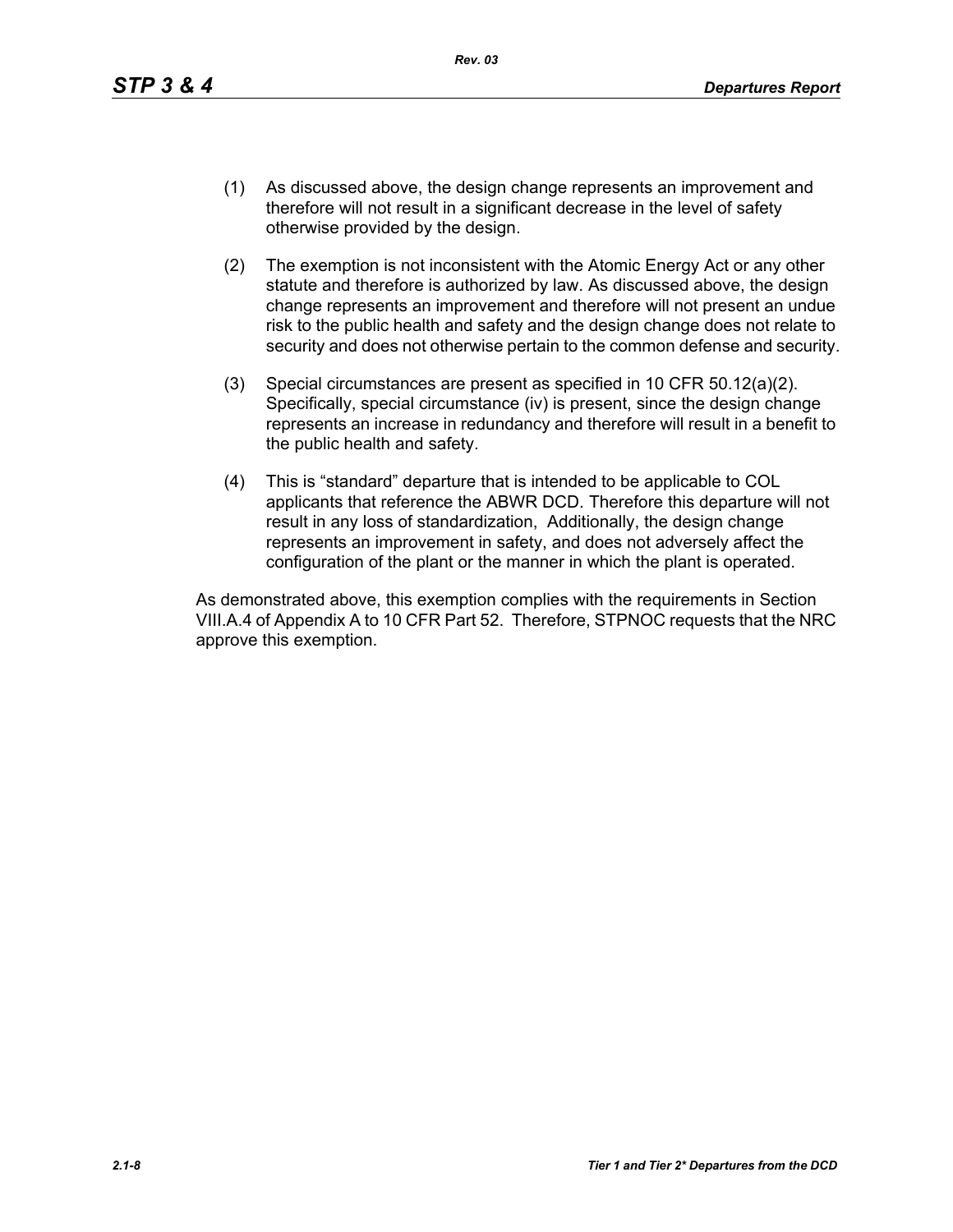## **STD DEP T1 2.4-2, Feedwater Line Break Mitigation**

### **Description**

This departure reduces challenges to the containment pressure design value following a feedwater line break (FWLB). The corrective design concept is a trip of the condensate pumps following an indication that a Feedwater Line Break (FWLB) in the drywell has occurred. This departure revises ABWR Tier 1, Sections 2.4.3 and 2.15, and the Tier 2 sections, including Technical Specifications, affected by the revision.

The FWLB is the limiting design basis accident for ABWR primary containment vessel (PCV) peak pressure response. This is because blowdown flows from both the reactor pressure vessel (RPV) side and the balance of plant (BOP) feedwater side contribute to the peak pressure response.

The licensing basis for ABWR is no operator actions for 30 minutes for design basis accidents, as discussed in DCD Tier 2, Subsections 6.2.1.1.3.3.1.2 and 6.2.1.1.5.6.1. With the current ABWR design, the only mitigation option available, for limiting the containment pressure, would be operator action using the non-safety trip of the condensate and/or feedwater pumps.

Therefore, high drywell pressure signals that would already be existing in the Leak Detection & Isolation (LDS) logic of the Safety System Logic & Control (SSLC) are used, in conjunction with the added differential pressure signals between the two feedwater lines, to identify a FWLB in containment and to then trip the condensate pumps.

The departure implementation of condensate pump trip improves plant safety by limiting the mass flow to the drywell after the FWLB, thereby ensuring the predicted peak pressure will not exceed the design value. This is described in Departure 6.2-2, Containment Analysis (see Departures from the General Technical Specifications) and Tier 2, Subsection 6.2.1.1.3.3.1. The instrumentation logic to initiate the trip will be an "AND" circuit to reduce the probability of false trips. That is, the logic will require excessive differential pressure between the two-feedwater lines "AND" high drywell pressure to initiate the condensate pump trip. This will reduce the negative impact on plant operation, plant reliability and availability. There would not be an impact on these by adding circuit breakers for the condensate pump supplies, because the logic will only be initiated during FWLB LOCA, the breakers will be normally closed, and additional operator actions will not be required to start the condensate pumps during other events. The design and location of the safety related breakers are described in Tier 2, Subsection 8.3.1.1.1.

## **Evaluation Summary**

These changes ensure that the containment pressure margins are maintained during the limiting containment pressurization accident. Consequentially, the changes decrease the risk associated with the feedwater line break inside containment. These changes maintain the same level of plant reliability and performance as described in the DCD. The changes will provide a better level of plant protection and a net benefit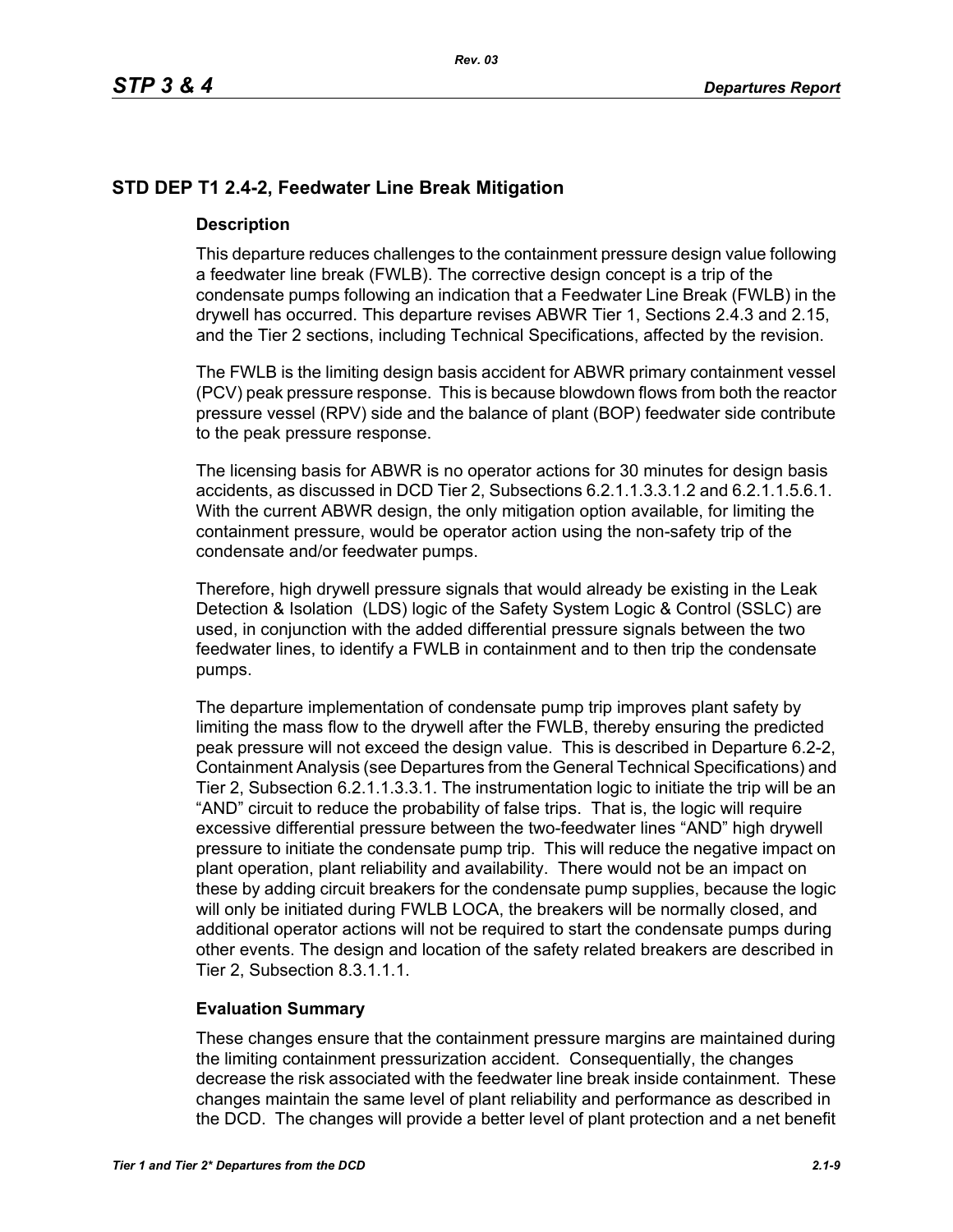to the public health and safety. While this involves changes to an SSC, there are no adverse effects on any DCD design function. No procedure was changed.

This departure was evaluated per Section VIII.A.4 of Appendix A to 10 CFR Part 52, which requires that 1) the design change will not result in a significant decrease in the level of safety otherwise provided by the design; 2) the exemption is authorized by law, will not present an undue risk to the public health and safety, and is consistent with the common defense and security; 3) special circumstances are present as specified in 10 CFR 50.12(a)(2); and 4) the special circumstances outweigh any decrease in safety that may result from the reduction in standardization caused by the exemption. As shown below, each of these four criteria are satisfied.

- (1) As discussed above, the design change represents an improvement and therefore will not result in a significant decrease in the level of safety otherwise provided by the design.
- (2) The exemption is not inconsistent with the Atomic Energy Act or any other statute and therefore is authorized by law. As discussed above, the design change represents an improvement and therefore will not present an undue risk to the public health and safety. The design change does not relate to security and does not otherwise pertain to the common defense and security.
- (3) Special circumstances are present as specified in 10 CFR 50.12(a)(2). Specifically, special circumstance (iv) is present, since the design change represents an improvement and better conformance to licensing criteria (no operator action until 30 minutes) and therefore will result in a benefit to the public health and safety.
- (4) This is "standard" departure that is intended to be applicable to COL applicants that reference the ABWR DCD. Therefore this departure will not result in any loss of standardization. Additionally, the design change represents an improvement in safety, and does not adversely affect the configuration of the plant or the manner in which the plant is operated.

As demonstrated above, this exemption complies with the requirements in Section VIII.A.4 of Appendix A to 10 CFR Part 52. Therefore, STPNOC requests that the NRC approve this exemption.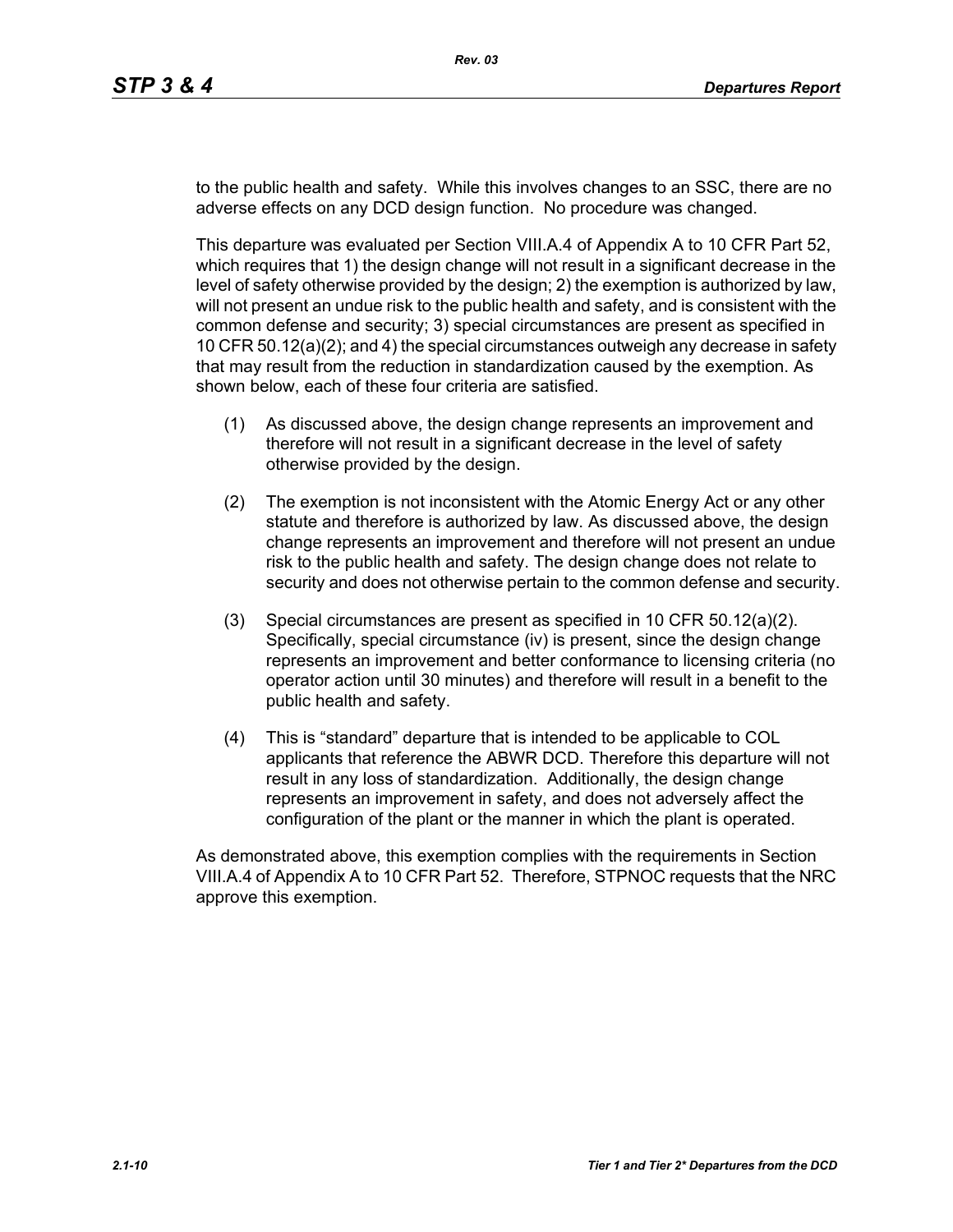# **STD DEP T1 2.4-3, RCIC Turbine/Pump**

### **Description**

The original DCD incorporated a steam turbine driven water pump that has been historically used in the United States with BWR plants. During the design detailing stage of the ABWR development, another design was chosen based on improved reliability, performance, and simplicity. The new design meets or exceeds all safetyrelated system performance criteria including start time, flow rate, and low steam pressure operation.

The improved design and system simplification is due to (a) monoblock design (pump and turbine within same casing); (b) no shaft seal required; (c) no barometric condenser required; (d) no oil lubrication or oil cooling system required because the system is totally water lubricated; (e) no steam bypass line required for startup; (f) simpler auxiliary subsystems; and (g) no vacuum pump and associated penetration piping or isolation valves required. The monoblock design is of horizontal, two-stage centrifugal water pump driven by a steam turbine contained in a turbine casing integral with the pump casing. The turbine wheel has a single row of blades. The pump impellers, turbine wheel and inducer are mounted on a common shaft, which is supported on two water lubricated journal bearings. The bearings are housed in a central water chamber between the turbine and pump sections and are lubricated by a supply of water taken from the discharge of the first stage impeller and led to the bearings through a water strainer. This design has been installed and is operational in international nuclear and fossil power plants as well as in maritime and military applications.

The Tier 2 impacts follow from design simplification and design classification upgrades. Changes are made to the Tier 2 mechanical, control, and testing sections. The pump is supported on the pedestals of a fabricated steel base plate by feet formed on the pump casing and central water chamber. The monoblock construction of the pump eliminates the need for alignment between the pump and the turbine. The pump and turbine can now be fabricated to ASME Section 3 requirements. The operating speed of the pump is governed by the turbine control subsystem which regulates the quantity of steam to the turbine based on discharge pressure. The main elements of the control gear are the steam stop valve, the throttle valve and the pressure governor. The pump is also provided with electrical and mechanical over speed trip mechanisms which close the steam stop valve when the speed exceeds predetermined levels. Speed measurement is provided by an electronic tachometer.

 The containment penetration for the RCIC vacuum pump discharge line has been removed from the design. The fire loading in the RCIC pump room is reduced by the elimination of the lube oil subsystem and 106 liters of Class III B lube oil.

The ITAAC in 2.4.4 (c), (e), and (f) are modified to reflect the fact that the steam supply bypass valve is not used for startup and a 10-second time delay is no longer needed for the injection and steam admission valves. Also, the ITAAC 2.4.4 (i) (2) associated with the torque to the pump is deleted because of the monoblock design.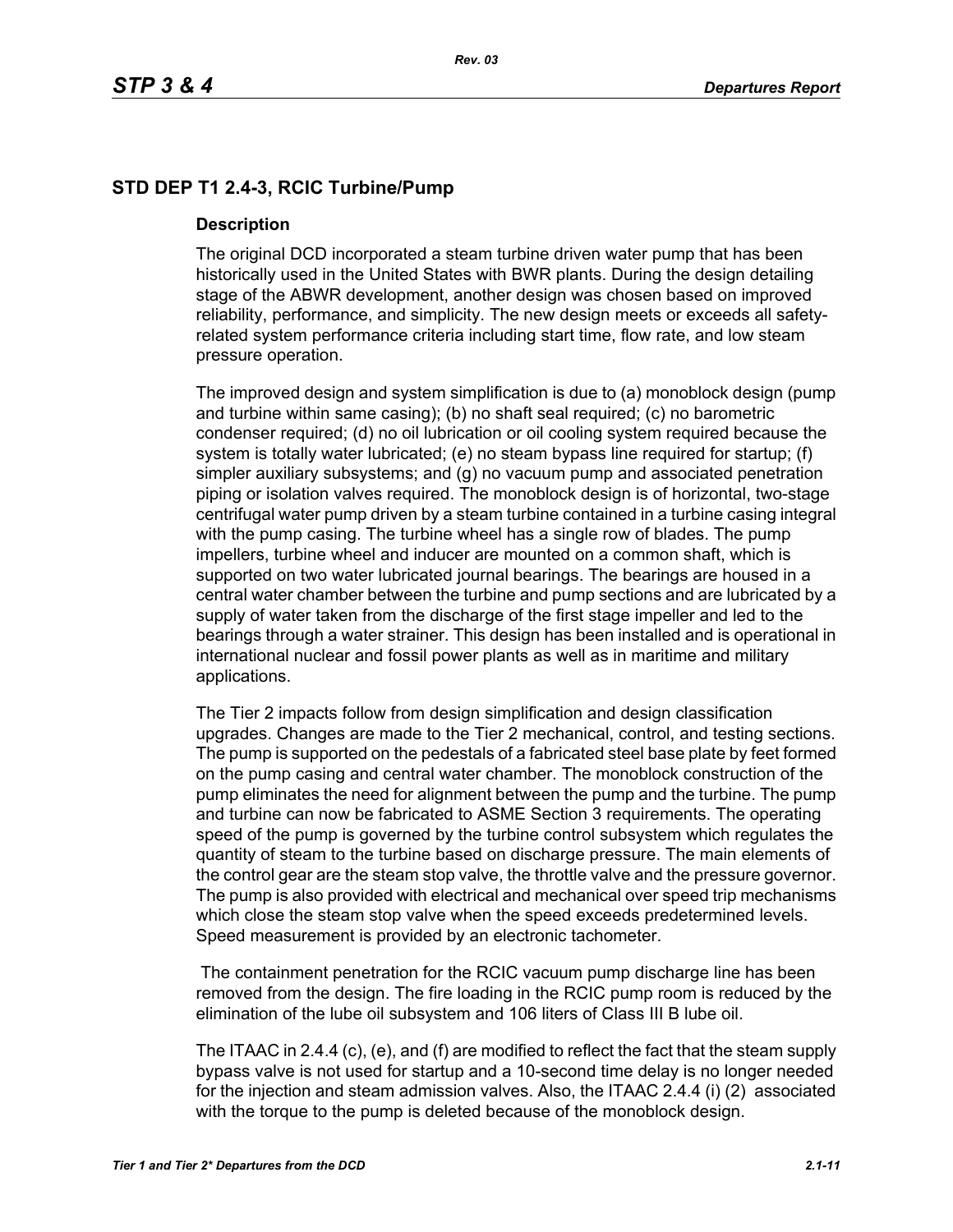Technical Specification Table 3.3.1.4-1, ESF Actuation Instrumentation and SSLC Sensor Instrumentation item 12 d is reinstated and "RCIC Turbine exhaust diaphragm pressure" is corrected to "RCIC turbine exhaust pressure" in this item and in the bases.

 A correction is made to the RCIC system performance test discussion in Subsection 12.2.12.1.9(3)(f)(iv) to clarify that the test return line discharges to the suppression pool and not the condensate storage tank.

### **Evaluation Summary**

The events and accidents in Chapter 15 were reviewed. The analyses and conclusions presented in Chapter 15 are not affected. No negative impacts on severe accident probability or severity have been identified nor has a new type of severe accident been created. The bases in the generic Technical Specifications in Chapter 16 will be met or exceeded. This departure results in no negative impact on safety, plant operation or cost. Plant availability and reliability will improve due reduction of active and passive components. Improved turbine reliability will have a positive effect on plant safety as well as transient and startup characteristics. Changes to the RCIC ITAAC are simplications due to fewer components yet still allow demonstration of performance critical to safety.

This departure was evaluated per Section VIII.A.4 of Appendix A to 10 CFR Part 52, which requires that 1) the design change will not result in a significant decrease in the level of safety otherwise provided by the design; 2) the exemption is authorized by law, will not present an undue risk to the public health and safety, and is consistent with the common defense and security; 3) special circumstances are present as specified in 10 CFR 50.12(a)(2); and 4) the special circumstances outweigh any decrease in safety that may result from the reduction in standardization caused by the exemption. As shown below, each of these four criteria are satisfied.

- (1) As discussed above, the design change represents an improvement and therefore will not result in a significant decrease in the level of safety otherwise provided by the design.
- (2) The exemption is not inconsistent with the Atomic Energy Act or any other statute and therefore is authorized by law. As discussed above, the design change represents an improvement and therefore will not present an undue risk to the public health and safety. The design change does not relate to security and does not otherwise pertain to the common defense and security.
- (3) Special circumstances are present as specified in 10 CFR 50.12(a)(2). Specifically, special circumstance (iv) is present, since the design change represents an improvement and therefore will result in a benefit to the public health and safety.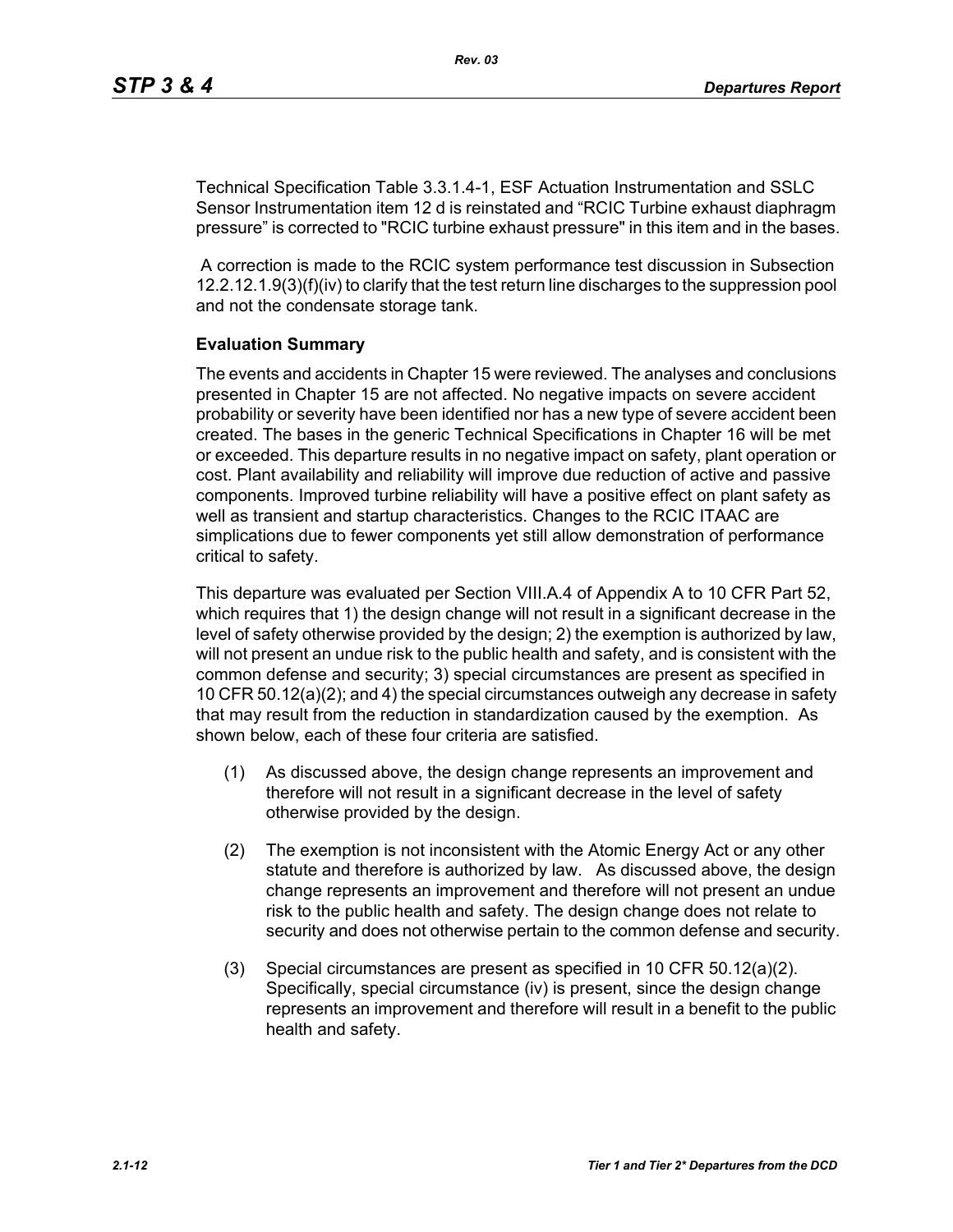(4) This is "standard" departure that is intended to be applicable to COL applicants that reference the ABWR DCD. Therefore this departure will not result in any loss of standardization. Additionally, the design change represents an improvement in safety, and does not adversely affect the configuration of the plant or the manner in which the plant is operated.

As demonstrated above, this exemption complies with the requirements in Section VIII.A.4 of Appendix A to 10 CFR Part 52. Therefore, STPNOC requests that the NRC approve this exemption.

## **STD DEP T1 2.12-1, Electrical Breaker/Fuse Coordination and Low Voltage Testing**

### **Description**

The reference ABWR DCD in Tier 1 states electrical power distribution interrupting devices (circuit breakers and fuses) are coordinated such that the interrupting device closest to the fault opens first. The description of the interruption device coordination has been modified to include the acceptable industry practice with standards and codes (e.g., IEEE 141, IEEE 242, etc.). Including this provides detailed guidance for electrical system design expectations. Since protective device coordination may overlap, and the discrete coordination may not be possible, the expectation has been changed to meet the requirement to the maximum extent possible.

The reference ABWR DCD ITAAC also requires that pre-operational/start-up testing of the as-built Class 1E Electrical Power Distribution System will be conducted by operating connected Class 1E loads at their analyzed minimum voltage. DCD Table 2.12.1 (Electric Power Distribution System ITAAC) currently states that tests of the asbuilt Class 1E Electric Power Distribution System will be conducted by operating connected Class 1E loads at their analyzed minimum voltage. Testing in this manner for each connected Class 1E load is not practical to connect and disconnect each load, one at time to facilitate testing.

For DC loads, ITAAC require testing by operating connected Class 1E loads at both the minimum and maximum battery voltages. Tier 1 DCD Table 2.12.12 (Direct Current Power Supply ITAAC) currently states that tests of the as-built Class 1E DC system will be conducted by operating connected Class 1E loads at less than or equal to the minimum allowable battery voltage and at greater than or equal to the maximum battery charging voltage. It is not practical to perform testing in this manner. This is modified to allow performance type tests at the manufacturer's shop for the operating voltage range of Class 1E AC and DC electrical equipment prior to shipment to the site. In addition, system preoperational tests will be conducted on the as-built Class 1E AC and DC systems and test voltage results will be compare against system voltage analysis.

### **Evaluation Summary**

For electrical loads powered at or below 120 VAC or 125 VDC, the requirement that the device closest to the fault open first is not always met, since many small loads have internal fuses/circuit breakers and there is often a minimum device size available, or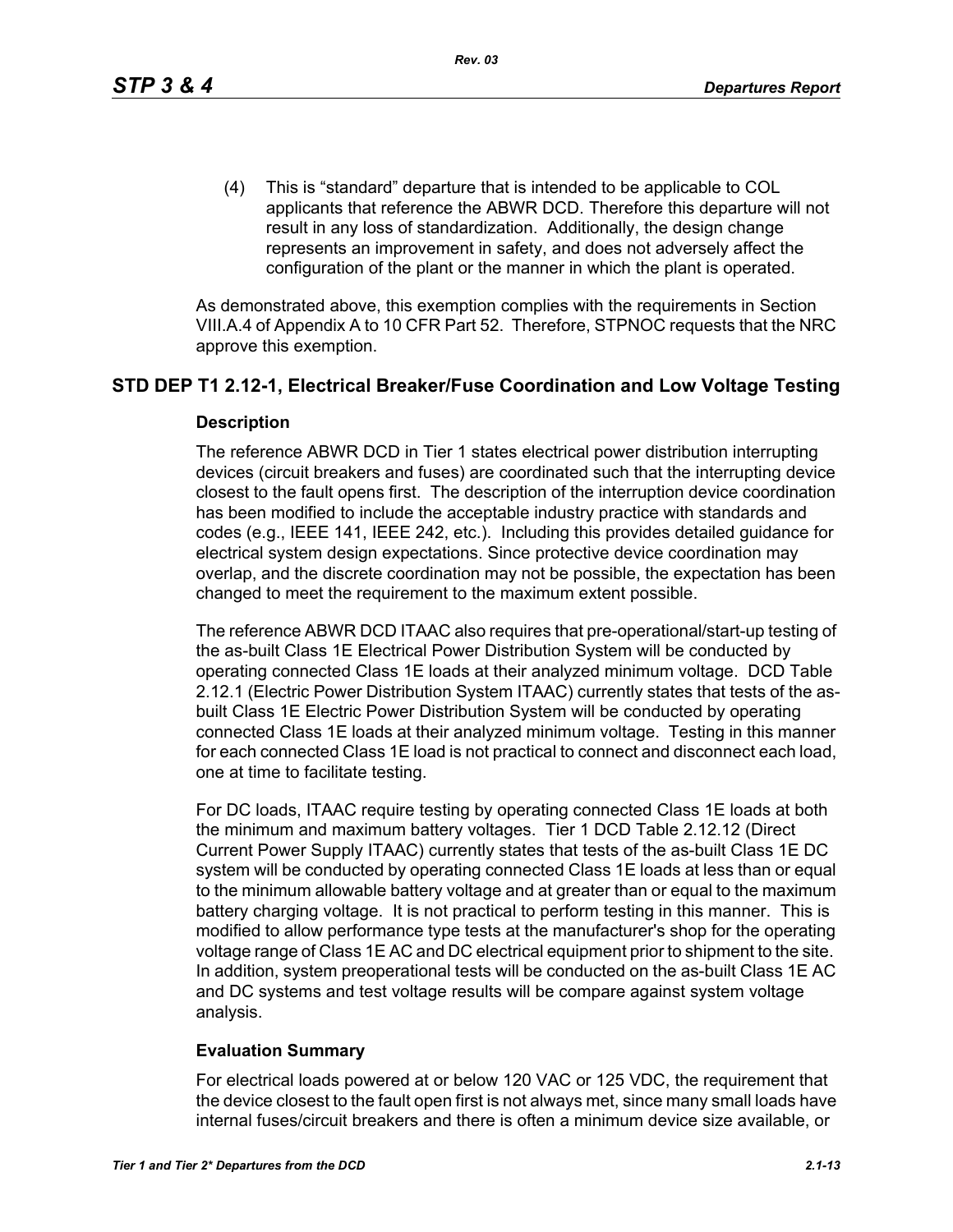the minimum circuit breaker/fuse size recommended by the vendor. In the case of high fault current, the upstream protective device may trip before the protective device connected to the small load, or both may trip at the same time. In such cases, discrete coordination may not be possible.

The extensive in-situ testing in the DCD is not necessary and is duplicated, since the voltage tests are performed by the manufacturers as part of their normal performance and functional tests prior to shipment. In addition, testing is performed at the jobsite on electrical power distribution equipment during construction after its installation.

The events and accidents in Chapter 15 were reviewed. The analyses and conclusions presented in Chapter 15 are not affected as the alternate methods of breaker coordination and low voltage testing are judged equivalent to those in the DCD. No negative impacts on severe accident probability or severity have been identified nor has a new type of severe accident been created. The bases in the generic Technical Specifications in Chapter 16 will be met or exceeded.

This departure was evaluated per Section VIII.A.4 of Appendix A to 10 CFR Part 52, which requires 1) the design change will not result in a significant decrease in the level of safety otherwise provided by the design; 2) the exemption is authorized by law, will not present an undue risk to the public health and safety, and is consistent with the common defense and security; 3) special circumstances are present as specified in 10 CFR 50.12(a)(2); and 4) the special circumstances outweigh any decrease in safety that may result from the reduction in standardization caused by the exemption. As shown below, each of these four criteria are satisfied.

- (1) As discussed above, the change is intended to accomplish the same purpose as the original DCD design and therefore will not result in a significant decrease in the level of safety otherwise provided by the design.
- (2) The exemption is not inconsistent with the Atomic Energy Act or any other statute and therefore is authorized by law. As discussed above, the DCD change accomplishes the same purpose and therefore will not present an undue risk to the public health and safety. and the design change does not relate to security and does not otherwise pertain to the common defense and security.
- (3) Special circumstances are present as specified in 10 CFR 50.12(a)(2). Specifically, special circumstance (ii) is present, since the change accomplishes the same underlying purpose as the original DCD design.
- (4) This change is intended to be applicable to COL applicants that reference the ABWR DCD. Therefore this departure will not result in any loss of standardization.

As demonstrated above, this exemption complies with the requirements in Section VIII.A.4 of Appendix A to 10 CFR Part 52. Therefore, STPNOC requests that the NRC approve this exemption.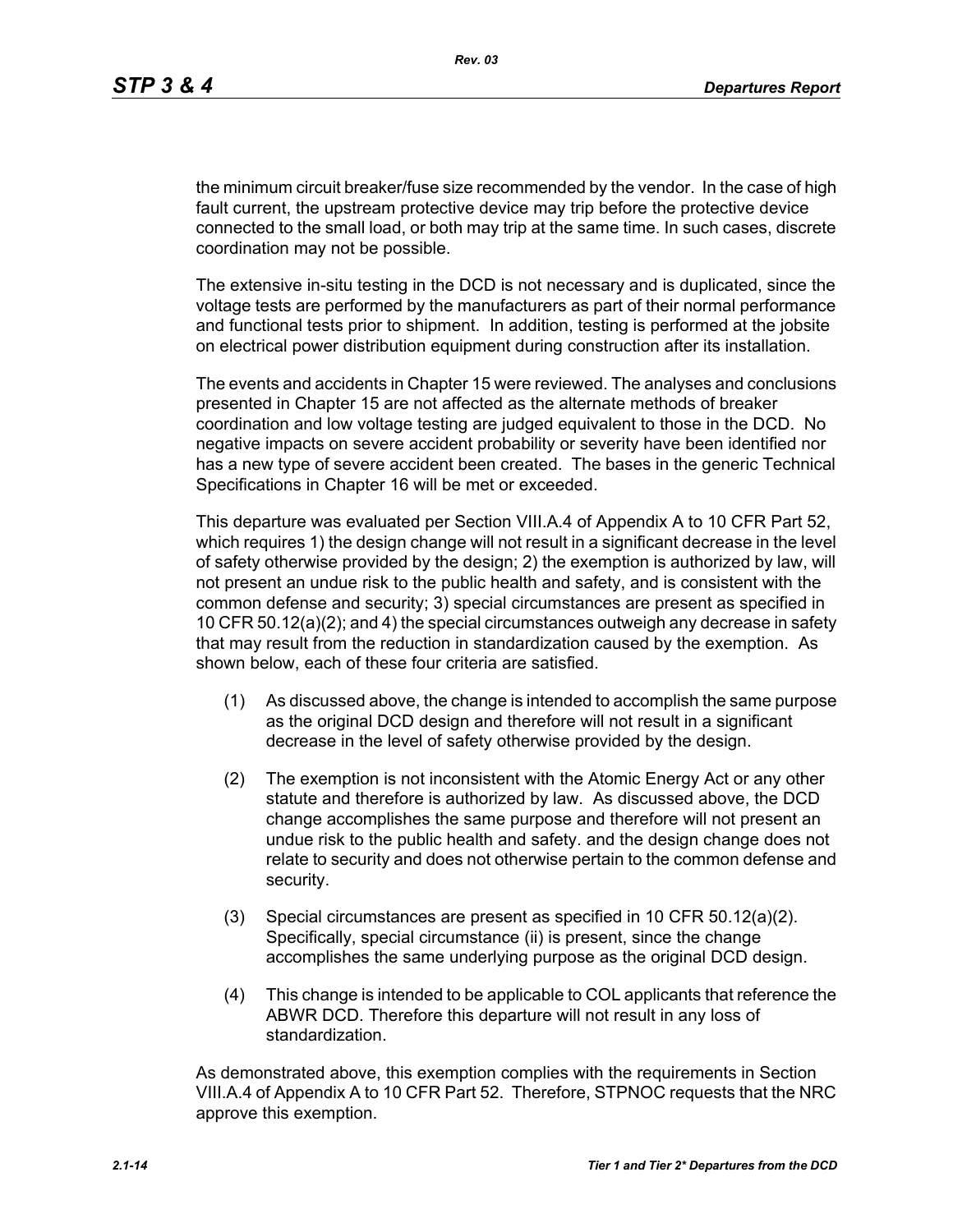### **References**

- (5) IEEE 141-1993, Recommended Practice for Electric Power Distribution for Industrial Plants (IEEE Red Book)
- (6) IEEE 242 -2001, Recommended Practice for Protection and Coordination of Industrial and Commercial Power Systems (IEEE Buff Book)

## **STD DEP T1 2.12-2, I&C Power Divisions**

### **Description**

A fourth division of safety related power has been added to the Class 1E Instrument and Control Power Supply System.

The Instrument and Control Power Supply System as described in the DCD Tier 1 provided power to three mechanical safety-related divisions (I, II and III) and not to safety-related Distributed Control and Information System (DCIS) Division IV. This departure adds a fourth regulating transformer and associated distribution panels to supply Instrument and Control Power to Division IV.

The DCIS cabinets and chassis, ECCS Digital Control and Information System cabinets and chassis, in each of the four divisions, use redundant power supplies and feeds for increased reliability and availability to allow self-diagnostics and to operate during power failures. The existing design provides three divisions such that the two feeds are uninterruptible vital AC power (uninterruptible does not mean single failure proof) and I&C power (interruptible but diesel-backed). The second I&C power feed is available to the Division IV DCIS cabinets and chassis. Most power problems can be addressed on-line and all such problems will be "non-critical" faults since no functionality will be lost.

### **Evaluation Summary**

This departure was evaluated per Section VIII.A.4 of Appendix A to 10 CFR Part 52, which requires 1) the design change will not result in a significant decrease in the level of safety otherwise provided by the design; 2) the exemption is authorized by law, will not present an undue risk to the public health and safety, and is consistent with the common defense and security; 3) special circumstances are present as specified in 10 CFR 50.12(a)(2); and 4) the special circumstances outweigh any decrease in safety that may result from the reduction in standardization caused by the exemption. As shown below, each of these four criteria are satisfied.

(1) As discussed above, the design change represents an improvement and therefore will not result in a significant decrease in the level of safety otherwise provided by the design.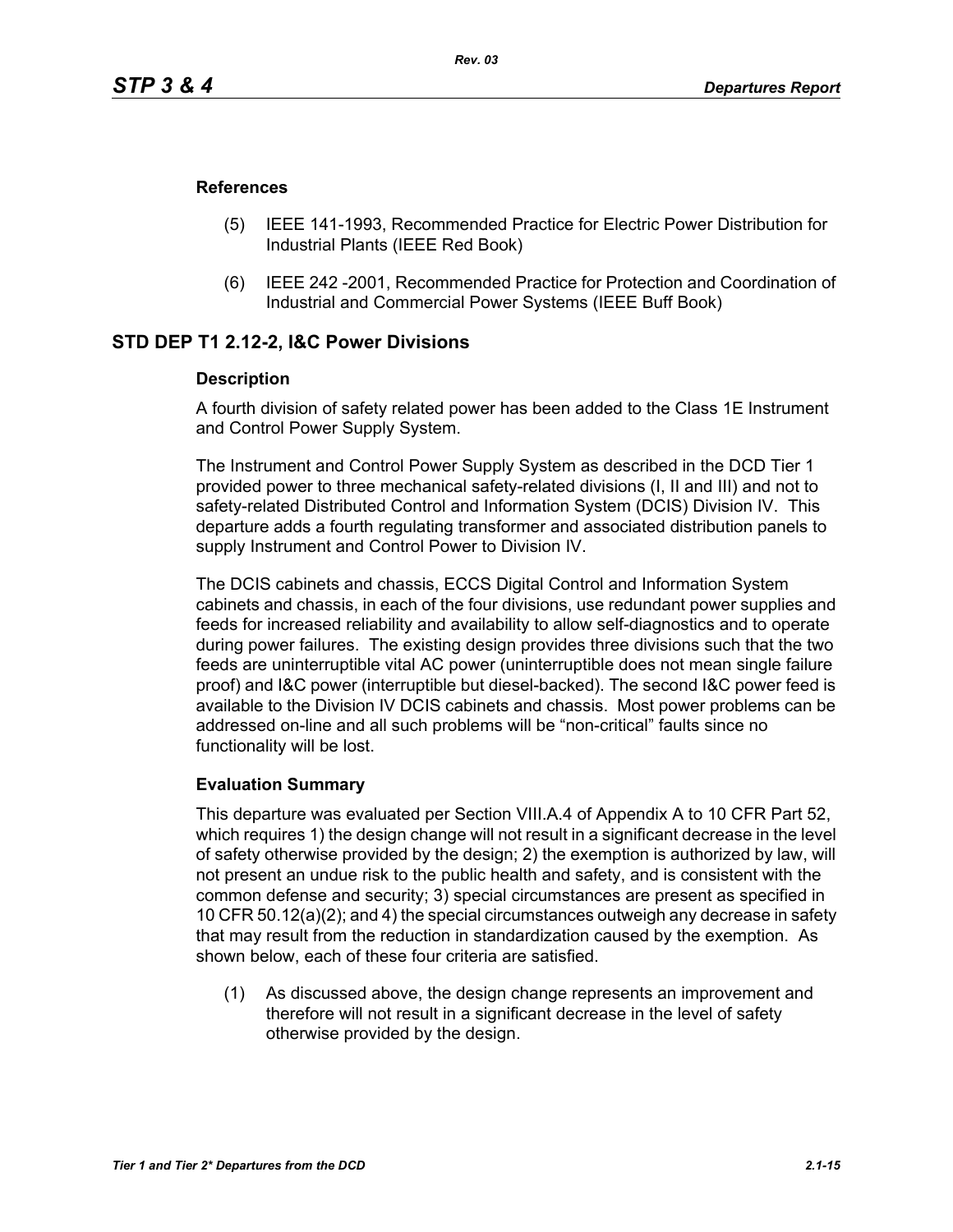*Rev. 03*

- (2) The exemption is not inconsistent with the Atomic Energy Act or any other statute and therefore is authorized by law. As discussed above, the design change represents an improvement and therefore will not present an undue risk to the public health and safety and the design change does not relate to security and does not otherwise pertain to the common defense and security.
- (3) Special circumstances are present as specified in 10 CFR 50.12(a)(2). Specifically, special circumstance (iv) is present, since the design change represents an improvement and therefore will result in a benefit to the public health and safety.
- (4) This is "standard" departure that is intended to be applicable to COL applicants that reference the ABWR DCD. Therefore this departure will not result in any loss of standardization. Additionally, the design change represents an improvement in safety, and does not adversely affect the configuration of the plant or the manner in which the plant is operated.

As demonstrated above, this exemption complies with the requirements in Section VIII.A.4 of Appendix A to 10 CFR Part 52. Therefore, STPNOC requests that the NRC approve this exemption.

# **STD DEP T1 2.14-1, Hydrogen Recombiner Requirements Elimination**

## **Description**

10 CFR 50.44, "Combustible gas control for nuclear power reactors," was amended after the issuance of the design certification for the ABWR. The amended 10 CFR 50.44 eliminates the requirements for hydrogen control systems to mitigate a designbasis LOCA hydrogen release. As a result of this change, the use of the containment hydrogen and oxygen monitoring instrumentation in the mitigation of a design-basis LOCA is also eliminated.

This departure reflects the elimination of the requirement to maintain equipment needed to mitigate a design-basis LOCA hydrogen release. This departure includes the following:

- (1) The ABWR Flammability Control System (FCS), which consists of two redundant hydrogen recombiners, is no longer required in the response to a design basis LOCA and is eliminated. In conjunction with this change, LCO 3.6.3.1, "Primary Containment Hydrogen Recombiners," which established the requirements for the FCS is deleted. LCO 3.3.6.2, "Remote Shutdown System," is modified to delete Function 17, which required remote shutdown system controls for cooling water to the FCS. Supports systems associated with the FCS are modified or deleted, as necessary, to support removal of the FCS.
- (2) The containment hydrogen and oxygen monitoring functions of the Containment Monitoring System are no longer required to function for the mitigation of a design basis LOCA. Consequently, the containment hydrogen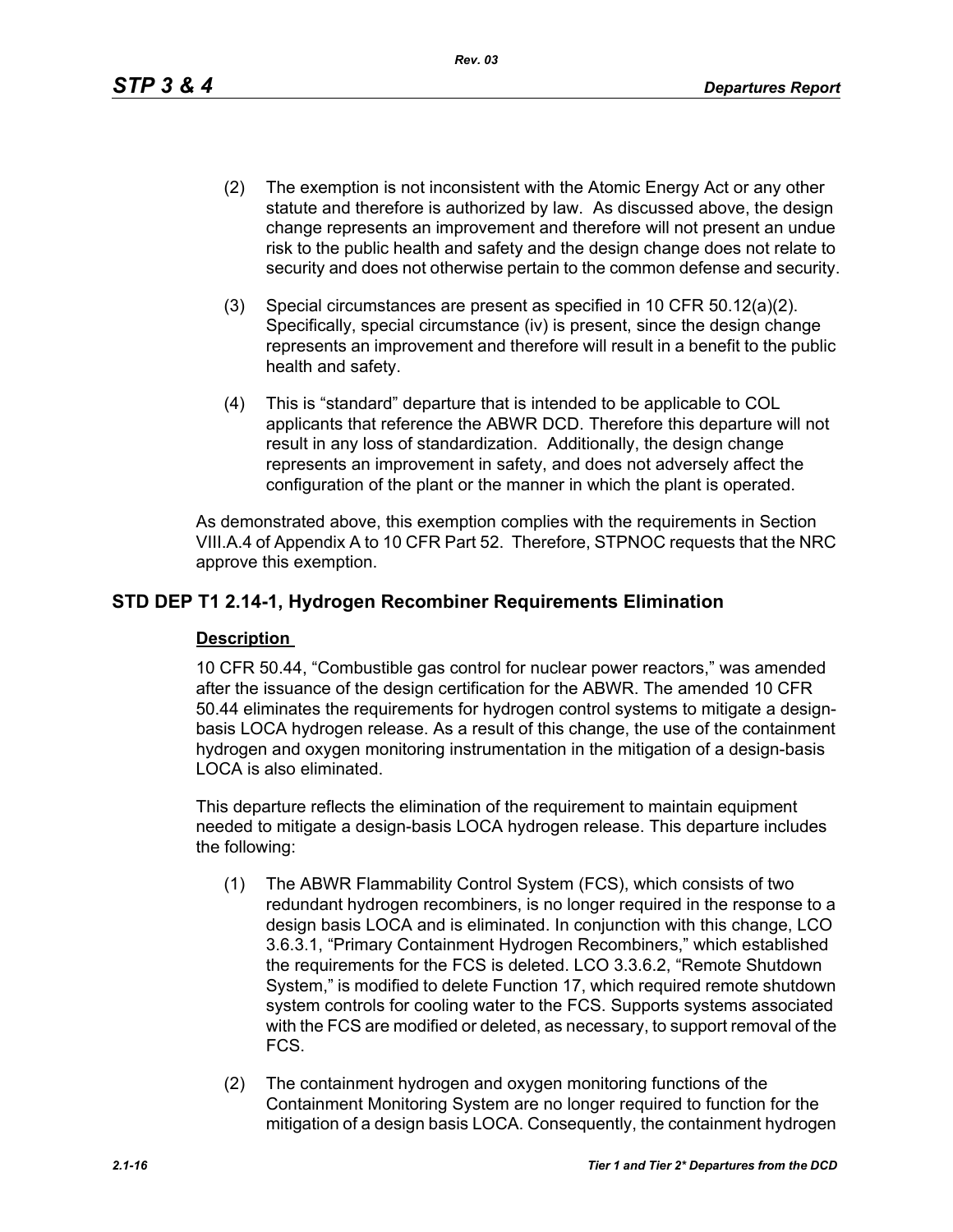and oxygen monitoring functions are no longer classified as Category 1, as defined in Regulatory Guide (RG) 1.97, "Instrumentation for Light-Water-Cooled Nuclear Power Plants to Assess Plant and Environs Conditions During and Following an Accident," Revision 4. The RG 1.97 classification of containment hydrogen and oxygen monitoring functions are changed to Category 3 for hydrogen monitoring, and Category 2 for oxygen monitoring, allowing these instruments to be re-classified as nonsafety-related. In conjunction with this change, LCO 3.3.6.1, "Post Accident Monitoring (PAM) Instrumentation," is modified to delete Functions 11 and 12, requirements for the  $H_2$  and  $O_2$  analyzers in the containment drywell and wetwell. This change to LCO 3.3.6.1 is acceptable because only Category 1 PAM instruments meet 10 CFR 50.36 criteria for inclusion in technical specifications.

With the adoption of these changes, the design and other requirements for control of combustible gases satisfy the regulations in 10 CFR 50.44(c) as amended. The design and requirements for control of combustible gases are consistent with the guidance provided in Regulatory Guide 1.7, Control of Combustible Gas Concentrations in Containment, Revision 3, dated March 2007, as described below.

(1) 10 CFR 50.44(c)(1), Mixed atmosphere, requires that all containments have a capability for ensuring a mixed atmosphere during design-basis and significant beyond design-basis accidents. Section C.3 of RG 1.7 specifies that this capability may be provided by an active, passive, or combination system. Active systems may consist of a fan, a fan cooler, or containment spray.

The ABWR satisfies this requirement by a combination of active and passive capability. As indicated in the reference ABWR DCD, Section 6.2.5.1(6), the drywell and the suppression chamber will be mixed uniformly after the design basis LOCA due to natural convection and molecular diffusion. Mixing will be further promoted by operation of the containment sprays. The containment spray system consists of two RHR spray loops, each of which includes both wetwell and drywell sprays. LCO 3.6.2.4, Residual Heat Removal (RHR) Containment Spray," ensures that the active components for containment mixing are reliable, redundant, single-failure-proof, able to be tested and inspected, and remain operable with a loss of onsite or offsite power as recommended in Section C.3 of RG 1.7.

(2) 10 CFR 50.44(c)(2), Combustible gas control, requires that all containments have an inerted atmosphere or must limit hydrogen concentrations in containment during and following an accident.

The ABWR satisfies this requirement with the Atmospheric Control System (ACS), which is provided to establish and maintain an inert atmosphere within the primary containment. LCO 3.6.3.2, "Primary Containment Oxygen Concentration," ensures that the primary containment is inerted whenever reactor power is greater than 15% of rated thermal power.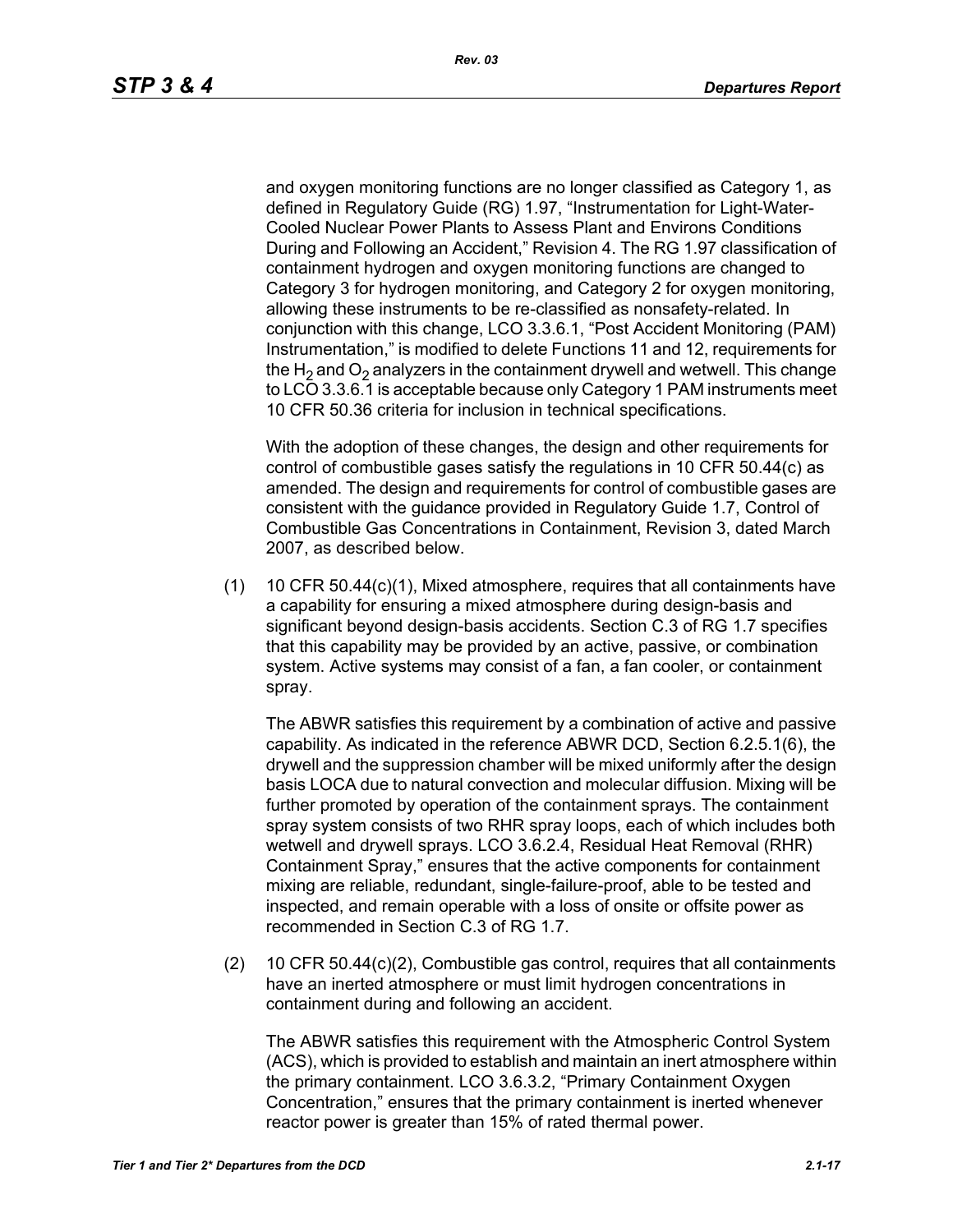(3) 10 CFR 50.44(c)(3), Equipment Survivability, requires that containments that do not rely upon an inerted atmosphere to control combustible gases must be able to establish and maintain safe shutdown and containment structural integrity with systems and components capable of performing their functions during and after exposure to the environmental conditions created by the burning of hydrogen.

This requirement is not applicable to the ABWR because the ABWR uses an inerted atmosphere to control combustible gases in the primary containment.

(4) 10 CFR 50.44(c)(4), Monitoring, requires that equipment be provided for monitoring oxygen and hydrogen in the containment. This oxygen and hydrogen monitoring equipment must be must be functional, reliable, and capable of continuously measuring the concentration of oxygen and hydrogen in the containment atmosphere following a significant beyond design-basis accident for combustible gas control and accident management, including emergency planning.

The ABWR satisfies this requirement for monitoring oxygen and hydrogen in the primary containment as described in item (k) of the reference ABWR DCD, Section 7.5.2.1, "Post Accident Monitoring System," and Table 7.5-2, "ABWR PAM Variable List," as modified by this departure. Specifically, the containment hydrogen and oxygen monitoring functions are no longer required to function for the mitigation of a design basis LOCA and are no longer classified as Category 1, as defined in RG 1.97. The oxygen and hydrogen monitors for the containment drywell and wetwell satisfy design requirements consistent with their RG 1.97 classification as Type C, Category 2 (oxygen) and Category 3 (hydrogen) instruments.

(5) 10 CFR 50.44(c)(5), Structural analysis, requires that an applicant perform an analysis that demonstrates containment structural integrity. This demonstration must use an analytical technique that is accepted by the NRC. Section C.5 of RG 1.7 specifies that that an acceptable method for demonstrating that these requirements are met for steel containments is conformance with ASME Boiler and Pressure Vessel Code (edition and addenda as incorporated by reference in 10 CFR 50.55a(b)(1)), Section III, Division 1, Subsubarticle NE-3220, Service Level C Limits, considering pressure and dead load alone (evaluation of instability is not required). Section C.5 of RG 1.7 further specifies that, as a minimum, the specific code requirements set forth should be met for a combination of dead load and an internal pressure of 45 psig.

The ABWR satisfies this requirement as indicated in ABWR DCD, Section 3.8.2.5, "Structural Acceptance Criteria," Section 19A.2.45, Containment Integrity [Item (3)(v)], and Section 19E.2.3.2, "100% Metal-Water Reaction." These sections provide a detailed description of how the ABWR containment satisfies the requirements of 10 CFR 50.44(c)(5) using methods determined acceptable in Section C.5 of RG 1.7.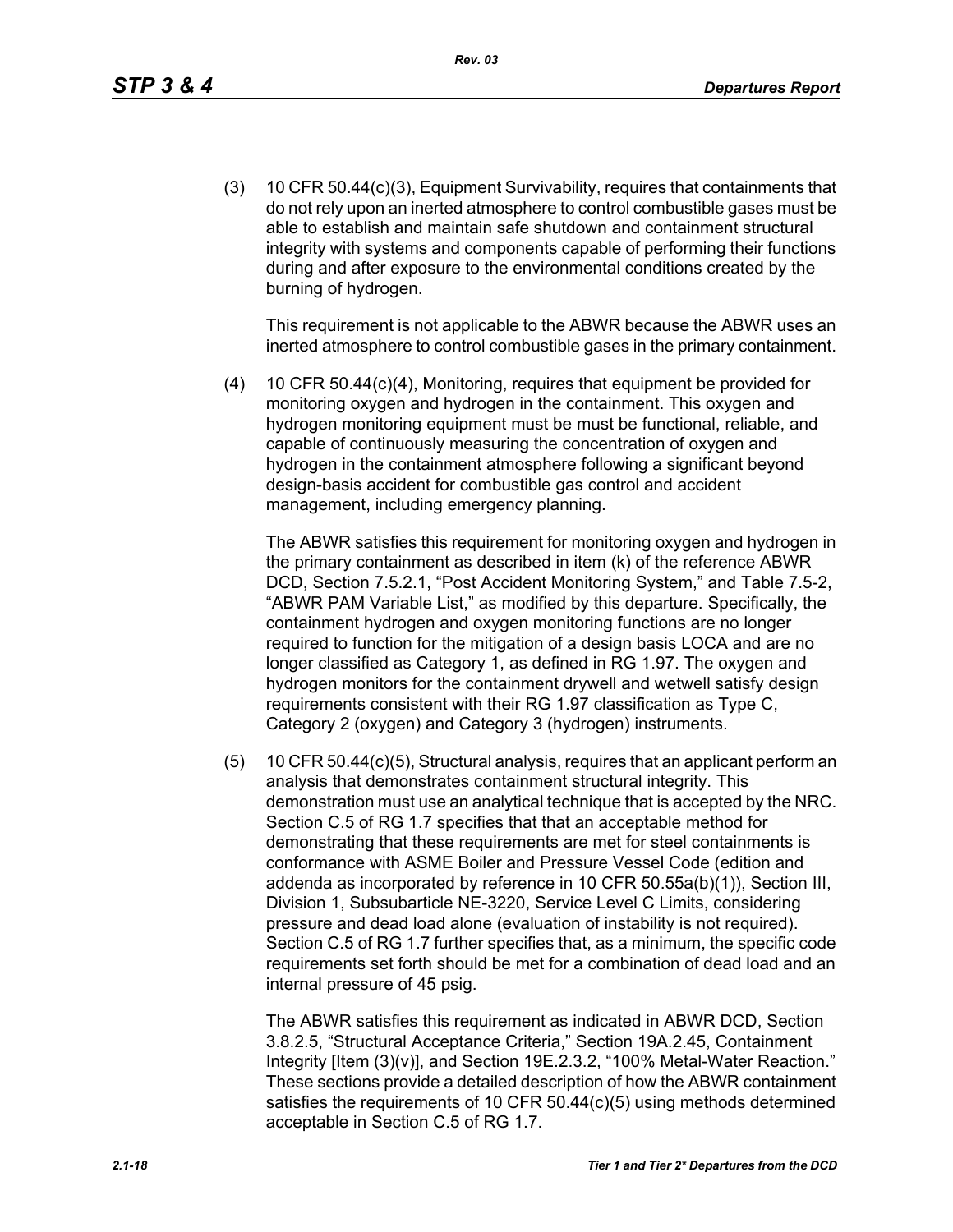## **Evaluation Summary**

This evaluation covered Tier 1 and Tier 2 departures .

This departure was evaluated per Section VIII.A.4 of Appendix A to 10 CFR Part 52, which requires that: 1) the design change will not result in a significant decrease in the level of safety otherwise provided by the design; 2) the exemption is authorized by law, will not present an undue risk to the public health and safety, and is consistent with the common defense and security; 3) special circumstances are present as specified in 10 CFR 50.12(a)(2); and, 4) the special circumstances outweigh any decrease in safety that may result from the reduction in standardization caused by the exemption. As shown below, each of these four criteria are satisfied.

- (1) This design change incorporates changes to regulations that occurred after the issuance of the design certification for the ABWR. After incorporation of these design changes, the ABWR design features and requirements for control of combustible gases will satisfy the regulations in 10 CFR 50.44(c) (Ref. 1), consistent with the guidance provided in Regulatory Guide 1.7 (Ref. 2). Therefore, this change will not result in a significant decrease in the level of safety otherwise provided by the design.
- (2) The exemption is not inconsistent with the Atomic Energy Act or any other statute and therefore is authorized by law. As discussed above, the design change does not present an undue risk to the public health and safety. The design change does not relate to security and does not otherwise pertain to the common defense and security.
- (3) Special circumstances are present as specified in 10 CFR 50.12(a)(2). Specifically, special circumstance (ii), and special circumstance (vi) are invoked as evidenced by the revision to 10 CFR 50.44 as the underlying purpose is still served and the revision of regulations is a material change of circumstances.
- (4) This is "standard" departure that is intended to be applicable to COL applicants that reference the ABWR DCD. Therefore this departure will not result in any loss of standardization.

As demonstrated above, this exemption complies with the requirements in Section VIII.A.4 of Appendix A to 10 CFR Part 52. Therefore, STPNOC requests that the NRC approve this exemption

# **STD DEP T1 2.15-1, Re-classification of Radwaste Building Substructure from Seismic Category I to Non-Seismic**

## **Description**

The reference ABWR DCD Section 2.15.13 states that the exterior walls of the RW/B below grade and the basemat are classified as Seismic Category I. This departure revises the seismic category of the RW/B substructure from Seismic Category I to non-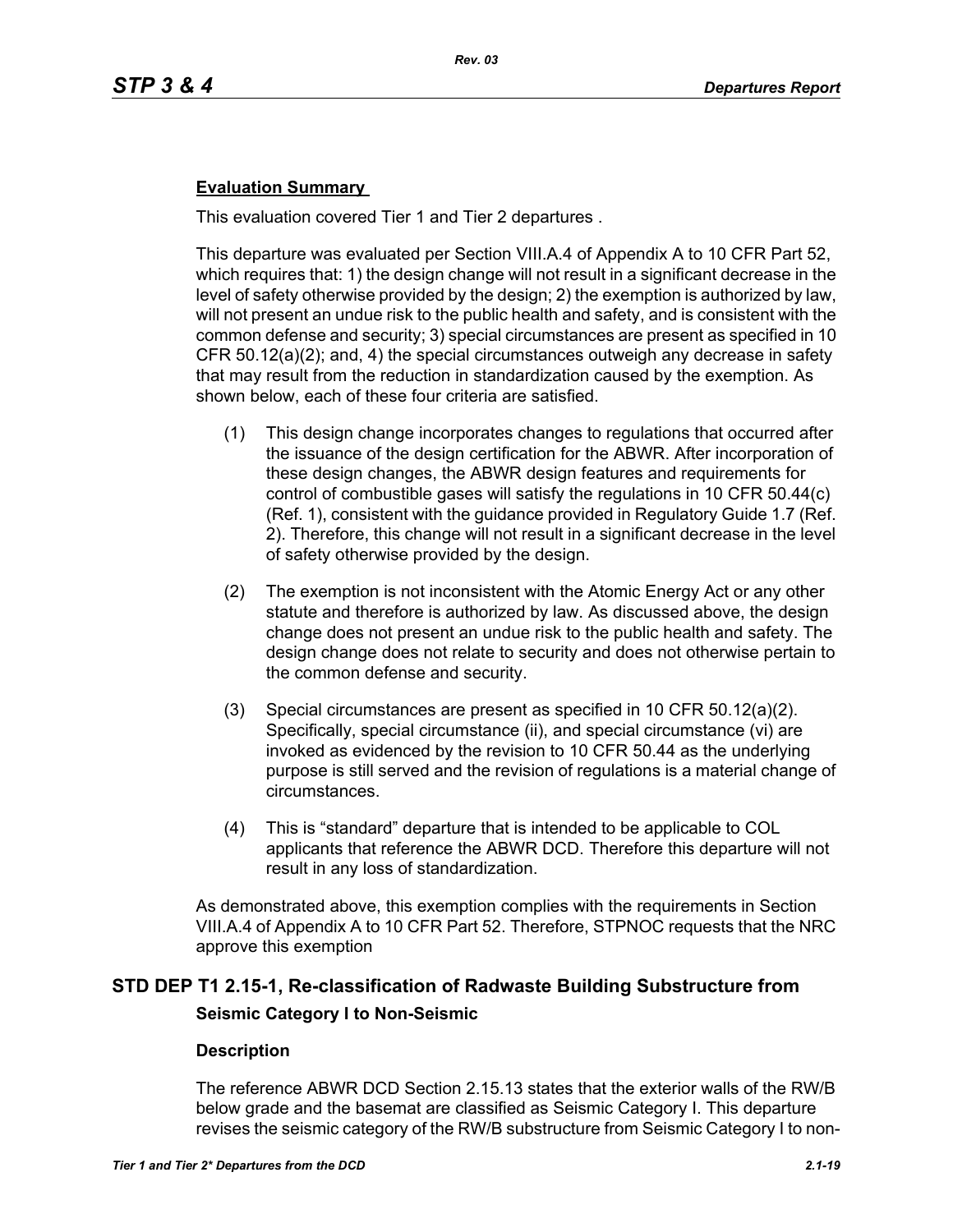seismic. The RW/B does not house any safety related systems or components. Regulatory Guide 1.29, Seismic Design Classification, provides a list of SSCs which have to be classified as Seismic Category I. Item p on Page 4 of the Reg. Guide says "systems, other than radioactive waste management systems, not covered by ---", shall be Seismic Category I. The phrase 'other than radioactive waste management systems' excludes these systems from the list of Seismic Category I SSCs. For the radioactive waste management system, the Reg. Guide 1.29 refers to the Reg. Guide 1.143 in Note 5. The detailed guidance for the design of the radwaste processing systems, structures, and components is provided in Regulatory Guide 1.143. This departure commits to follow the guidance of Regulatory Guide 1.143.

Also, NUREG-1503, Section 3.8.4 states that Radwaste Building is not Seismic Category I. The NRC included this design in their review because GE elected to design the RW/B substructure as Seismic Category I.

Based on this departure, the COLA is revised to delete the description and results of RW/B analysis and design from those sections of the COLA which included such description because the RW/B substructure was classified as Seismic Category I structure. Examples of these deleted sections include Sections 2.5S.4, 3.7, 3.8, and Appendix 3H.3. Also, revisions have been made throughout the COLA to appropriately change the seismic classification of the RW/B (Part 7, Table 5.0-1).

### **Evaluation Summary**

This departure was evaluated per Section VIII.A.4 of Appendix A to 10 CFR Part 52, which requires that 1) the design change will not result in a significant decrease in the level of safety otherwise provided by the design; 2) the exemption is authorized by law, will not present an undue risk to the public health and safety, and is consistent with the common defense and security; 3) special circumstances are present as specified in 10 CFR  $50.12(a)(2)$ ; and 4) the special circumstances outweigh any decrease in safety that may result from the reduction in standardization caused by the exemption. As shown below, each of these four criteria are satisfied.

- (1) As discussed above, the design change conforms to current regulations and therefore will not result in a significant decrease in the level of safety otherwise provided by the design.
- (2) The exemption is not inconsistent with the Atomic Energy Act or any other statute and therefore is authorized by law. As discussed above, the design change does not present an undue risk to the public health and safety. The design change does not relate to security and does not otherwise pertain to the common defense and security.
- (3) Special circumstances are present as specified in 10 CFR 50.12(a)(2). Specifically, special circumstance (ii), and special circumstance (vi) are invoked because the classification of the Radwaste Building in the reference DCD is unduly conservative and is not necessary to satisfy applicable NRC regulations or guidance.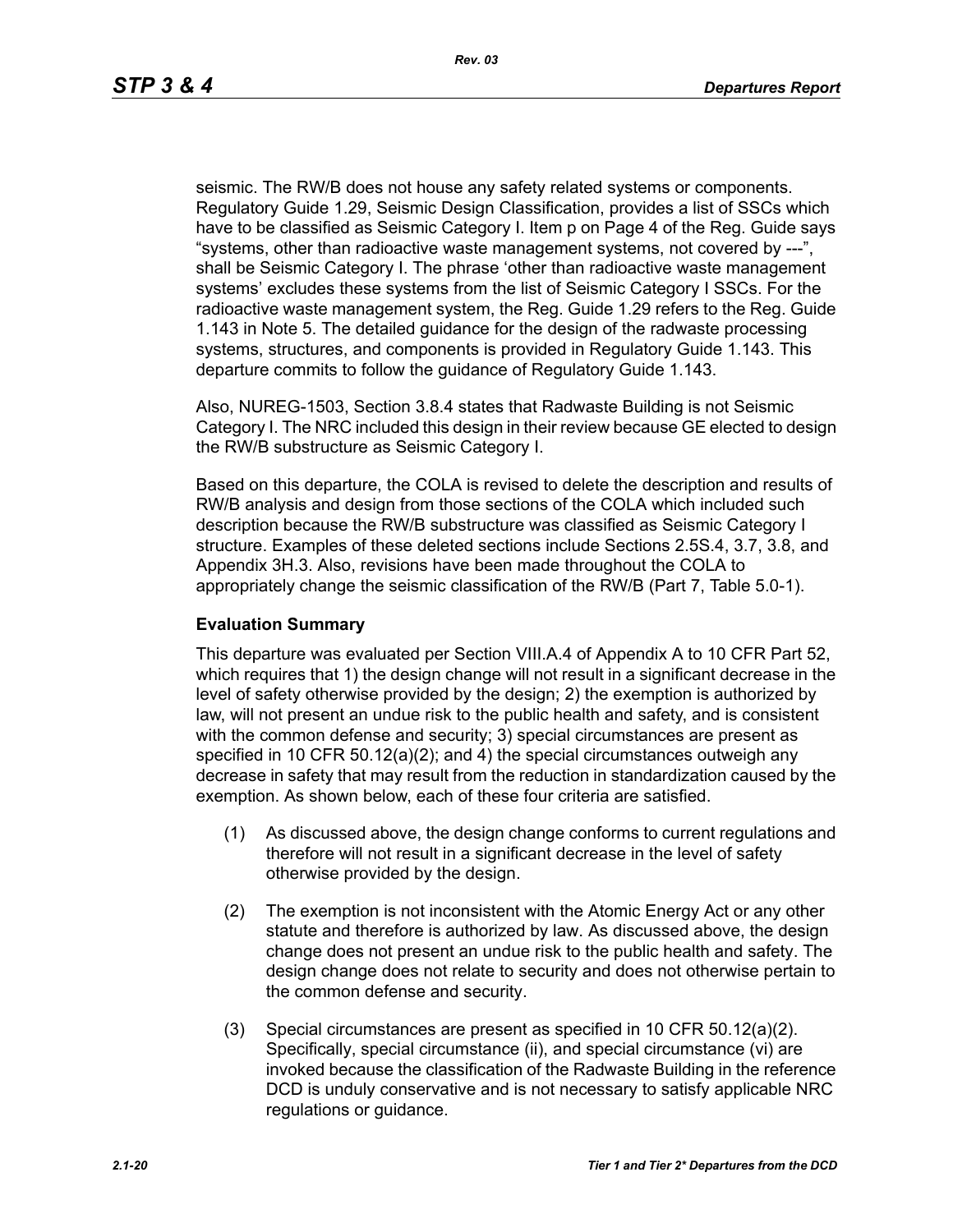(4) This is "standard" departure that is intended to be applicable to COL applicants that reference the ABWR DCD. Therefore this departure will not result in any loss of standardization.

As demonstrated above, this exemption complies with the requirements in Section VIII.A.4 of Appendix A to 10 CFR Part 52. Therefore, STPNOC requests that the NRC approve this exemption.

## **STD DEP T1 2.15-2 RBSRDG HVAC**

### **Description**

ABWR DCD Tier 1 Subsection 2.15.5, "Heating, Ventilating and Air Conditioning Systems" describes the operation and setting of the R/B Safety-Related DG HVAC System to control temperature in the diesel generator (DG) engine rooms during DG operation, and states the maximum temperature limit in the room is 50°C. However, based on applying the Ambient Design Temperature for the DG engine rooms (Tier 1 Section 5 specifies a maximum of 46.1°C) and the DG HVAC Flow Rates (Tier 2 Table 9.4.5.8.2 specifies 160,000 m3/h) as defined in other ABWR DCD sections cited, the DG engine room temperature can exceed this 50°C limit. This departure revises the DCD Tier 1 Subsection 2.15.5 DG engine room maximum temperature limit during DG operation from 50°C to 60°C.

ABWR DCD Tier 2 Subsections 9.4.5.4.1.2 and 9.4.5.5.5 describe the R/B Safety-Related Electrical Equipment HVAC System and Diesel Generator HVAC System design bases, respectively, including the maximum design temperature limit of the DG Engine rooms. This change also revises Subsections 9.4.5.4.1.2 and 9.4.5.5.5 to state that the indoor temperature in the diesel generator (DG) engine rooms during DG operation is maintained below 60°C.

## **Evaluation Summary**

The proposed change was evaluated per Section VIII.A.4 of Appendix A to 10 CFR Part 52, which requires that 1) the design change will not result in a significant decrease in the level of safety otherwise provided by the design; 2) the exemption is authorized by law, will not present an undue risk to the public health and safety, and is consistent with the common defense and security; 3) special circumstances are present as specified in 10 CFR 50.12(a)(2); and 4) the special circumstances outweigh any decrease in safety that may result from the reduction in standardization caused by the exemption. As shown below, each of these four criteria are satisfied.

(1) As discussed above, this proposed change consists of increasing the maximum temperature limit in the DG engine rooms during DG operation. It does not change the function or intent of the R/B Safety-Related DG HVAC System or any safety related equipment in the DG engine rooms and therefore does not result in a significant decrease in the level of safety otherwise provided by the design.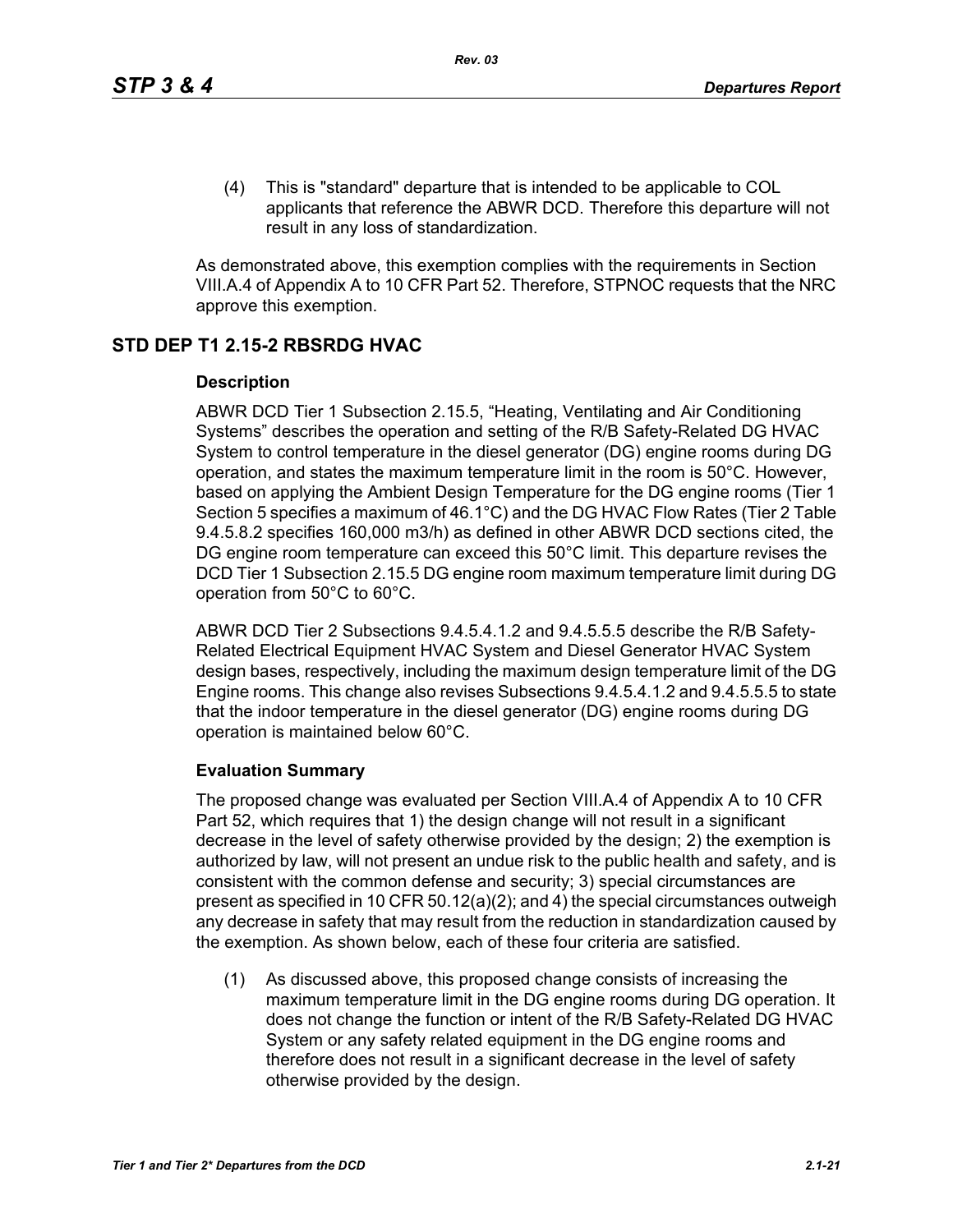*Rev. 03*

- (2) This proposed change is consistent with the Atomic Energy Act and other statutes and therefore is authorized by law. As discussed above, this proposed change does not present an undue risk to the public health and safety. This proposed change does not relate to security and does not otherwise pertain to the common defense and security.
- (3) Special circumstances are present as specified in items (ii) and (iv) of 10 CFR 50.12 (a) (2). Specifically, special circumstance (ii) states, "Application of the regulation in the particular circumstances would not serve the underlying purpose of the rule or is not necessary to achieve the underlying purpose of the rule." In this case, the rule is that when the DG is operating, the R/B Safety-Related DG HVAC System and the R/B Safety-Related Electrical Equipment HVAC System maintain the temperature below a specified limit. The DCD Tier 1 Subsection 2.15.5 specifies that the maximum temperature be 50 °C. Because of the Ambient Design Temperature for the DG engine rooms (46.1°C) and the DG HVAC Flow Rates (160,000 m3/h) defined elsewhere in the DCD, the temperature in the DG room can exceed 50°C during DG operation. Therefore, the maximum temperature limit in the DG engine rooms during DG operation requires revision in order to be consistent with circumstances in the DG engine rooms. Application of the regulation as stated in the Tier 1 Subsection 2.15.5 would therefore not serve the underlying purpose of the rule.

Special circumstance (iv) is also applicable, since this departure changes the design temperature of the DG room to reflect a higher temperature environment. As such, the safety related equipment in this room will be qualified for the higher temperature and therefore will result in a benefit to public health and safety.

(4) This is a "standard" departure that is intended to be applicable to all COL applicants that reference the ABWR DCD. This departure does not adversely affect safety, the configuration of the plant, or the manner in which the plant is operated.

As demonstrated above, this exemption complies with the requirements in Section VIII.A.4 of Appendix A to 10 CFR Part 52. Therefore, STPNOC requests that the NRC approve this exemption.

## **STD DEP T1 3.4-1, Safety-Related I&C Architecture**

## **Description**

This departure can be characterized into five primary changes.

(1) Elimination of obsolete data communication technology

The departure eliminates references to the Essential Multiplexer System (EMS) and the Non-Essential Multiplexer System (NEMS) originally envisioned in the ABWR architecture and replaces them with separate and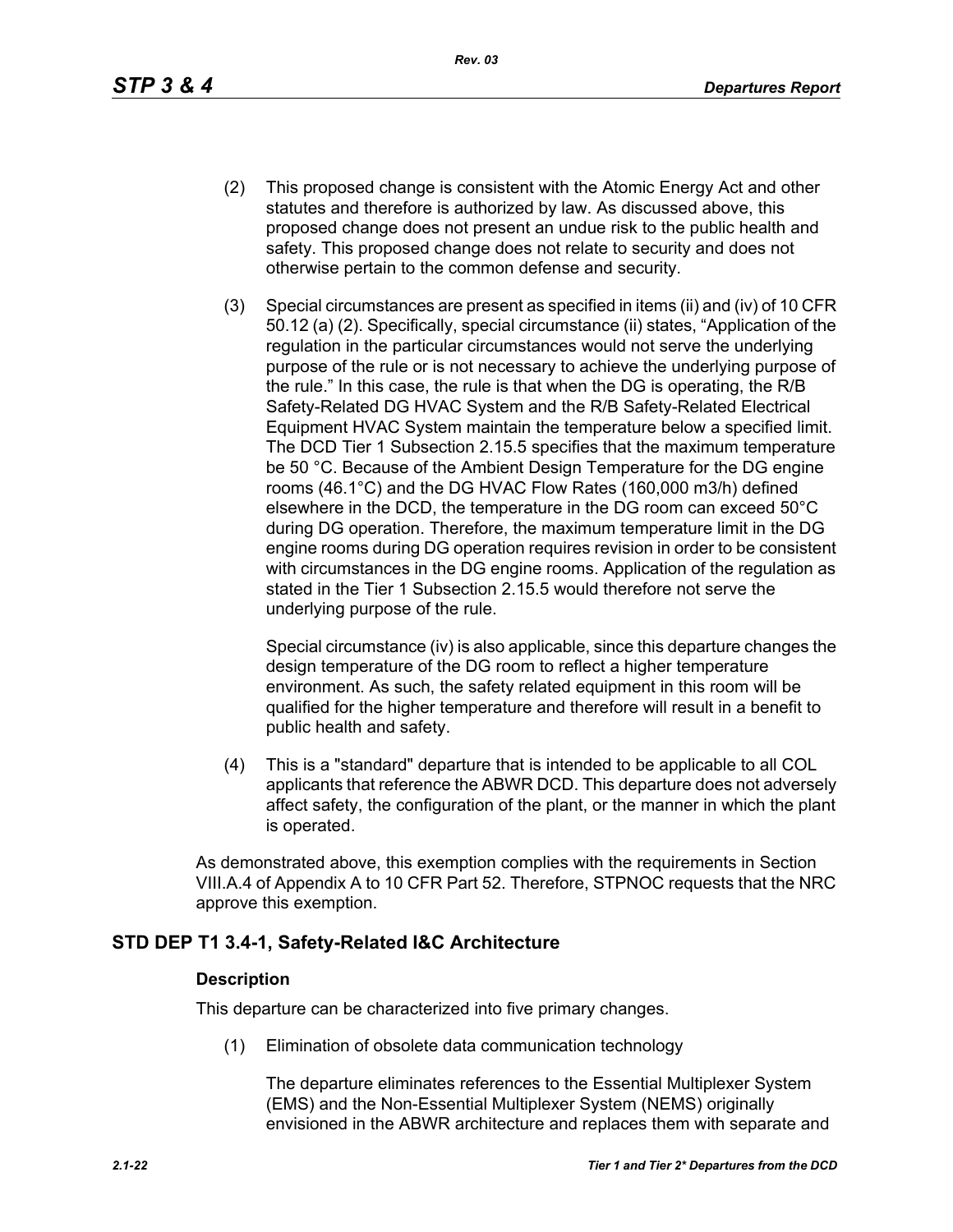independent system level data communication capabilities. The original concept was based on a common EMS, which could be used by multiple safety-related, digitally-based protection systems. This departure defines separate dedicated data communication functions for each safety-related digital platform, including separate and independent data communication functions for each division within a system. The original concerns expressed by the NRC related to the common EMS are addressed as part of Appendix 7A and havehas been updated to reflect the separate communication capabilities.

In addition, the reference ABWR DCD identified use of the data communication standard ANSI-X3 series, Fiber Distributed Data Interface (FDDI), as the communication protocol for the EMS. FDDI is an obsolete technology and no longer appropriate for use. The safety-related datacommunication will use a combination of proprietary data communication protocols and dedicated point to point communication to fully meet the defined data communication functional requirements.

This departure meets all the applicable regulatory requirements including Regulatory Guides, industry standards and NRC Branch Technical Positions, as shown in Part 2, Tier 2, Table 1.9S-1 and Table 1.9S-1a. Separation of a centralized communication system into separate system communication functions provides the following benefits:

- Allows the use of different (diverse) platforms for the Reactor Trip and Isolation System (RTIS) and the Engineered Safety Features Logic and Control System (ELCS). This feature allows the overall Safety System Logic and Control (SSLC) to be more resistant to common mode failure.
- Provides for a more robust communication design since a credible single failure will cause less degradation to independent communication functions than the single failure would cause in the centralized, common essential multiplexing system defined in the DCD.
- The new design is not subject to a single common cause failure disabling both the RTIS and ELCS. In the DCD design, common cause failure within the EMS would disable both RTIS and ELCS.
- Provides the flexibility to utilize communication technologies that have benefits in the areas of simplicity of function and improved independence, such as the use of "point to point" unidirectional data links.

The reference ABWR DCD identified use of the data communication standard ANSI-X3 series, Fiber Distributed Data Interface (FDDI), as the communication protocol for the EMS. FDDI is an obsolete technology and no longer appropriate for use.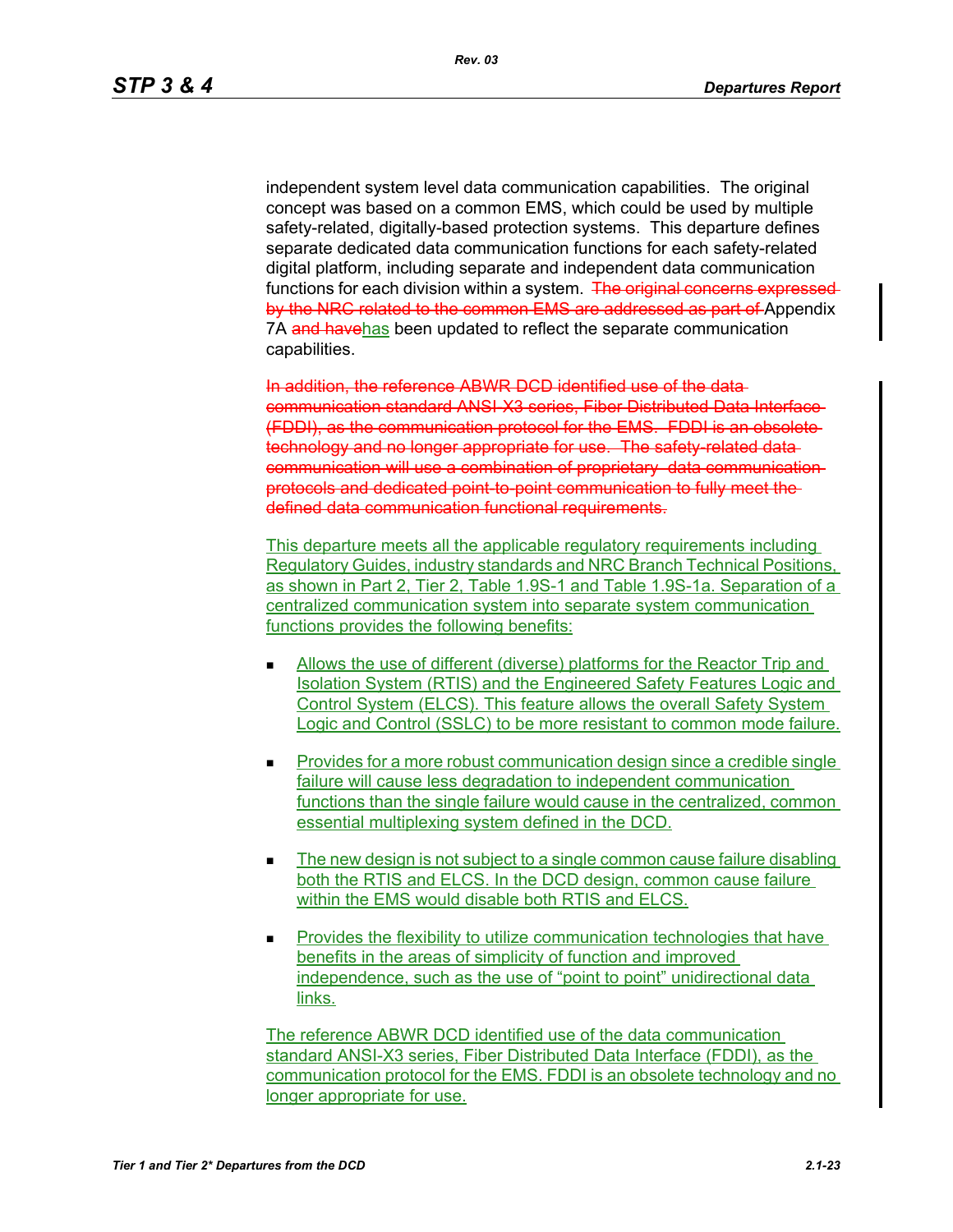The RTIS uses direct hardwired inputs to the system instead of the concept of using remote multiplexers as described in the certified ABWR DCD. This significantly reduces the complexity of data communication requirements for this system, while continuing to meet ABWR DCD functional requirements.

The ELCS continues to use remote acquisition of signal information and remote output of command information to controlled components. The ELCS will utilize serial, unidirectional, fiber optically-isolated data links instead of the FDDI protocol. The ELCS vendor's platform, including the use of unidirectional, serial data links, has been generically reviewed and approved by the NRC, as described in Topical Report WCAP-16097-P-A, Revision 0, "Common Qualified Platform Topical Report," and has operating experience in U.S. nuclear power plant safety system applications. This demonstrates that this method of communication meets the regulatory and industry standard requirements applicable to safety data communication.

The elimination of the multiplexer concept required all references to the **system(s)**Essential Multiplexing System (EMS) and Non-Essential Multiplexing System (NEMS) and itstheir primary components to be replaced with a generic data communication reference. The terms EMS and NEMS were eliminated along with Remote Multiplexer Unit (RMU) and Control Room Multiplexer Unit (CMU).

The communication functions are primarily described in FSAR Sections T1 2.2, T1 2.7, T1 3.4, T2 7.2, T2 7.3 and T2 7.9S.

(2) Elimination of unnecessary inadvertent actuation prevention logic and equipment

The reference ABWR DCD described the design of the Engineered Safety Features (ESF) actuation outputs as being fully redundant within each division of the ESF digital controls systems. This design was to minimize the potential for false actuation of ESF components. In the design, each output was processed through two redundant sets of hardware and a final two-outof-two (2/2) logic decision was to be performed on a component level. Both sets of outputs had to demand actuation before a component would actually respond. As part of the detailed design of the ABWR ESF digital controls, it was determined that only selected ESF components required the redundant actuation prevention logic. If actuated during normal plant operation, most of the ESF components do not have an adverse impact on the safety or operation of the plant. The limited set of components that cannot be actuated during normal operation, such as the main steam isolation valves, are provided with redundant actuation equipment and logic.

The complexity of implementing the fully redundant actuation logic was found to be a detriment to the design, and significantly increased the required maintenance and testing while providing no increase in true plant reliability As a result, the redundant actuation logic is only implemented for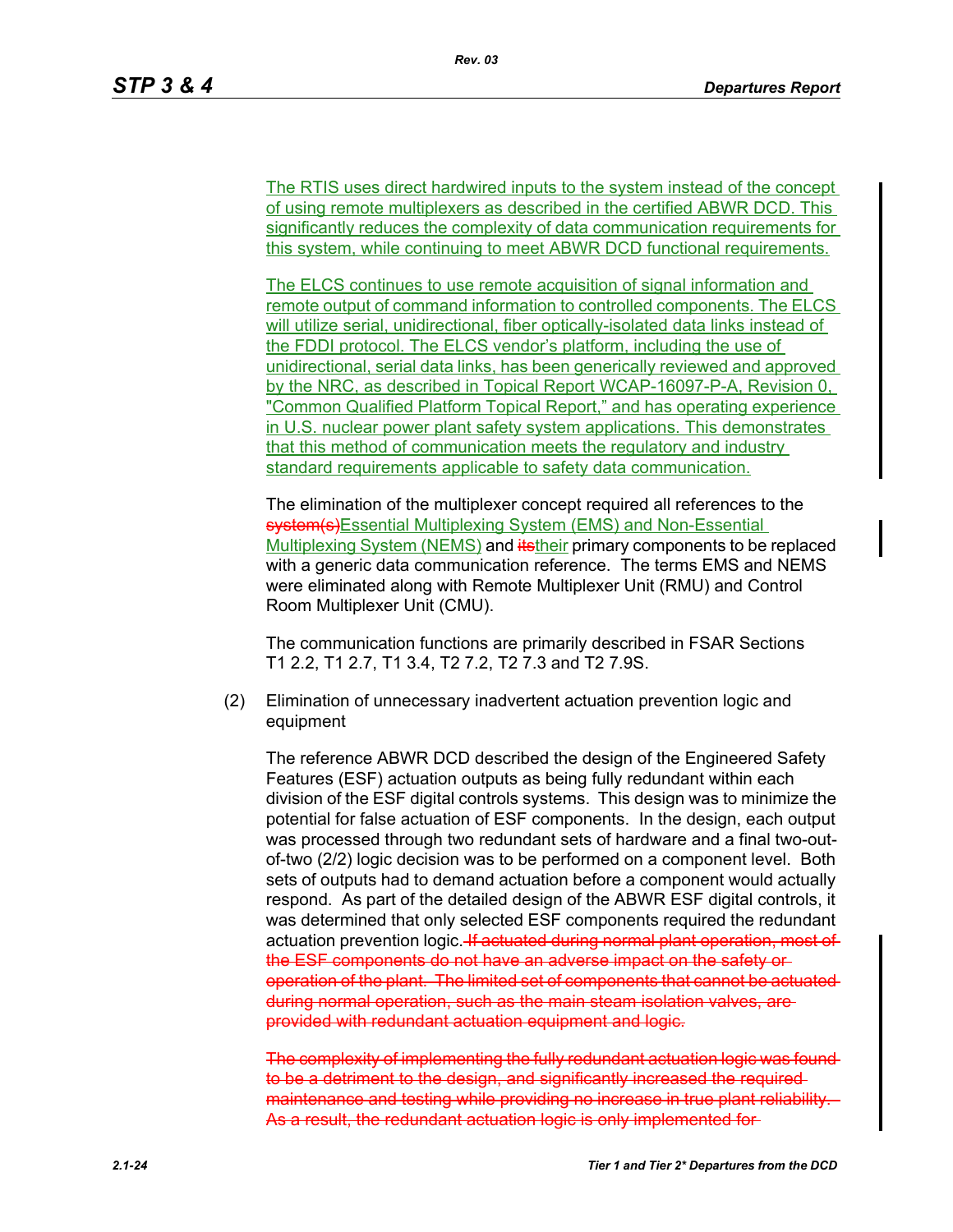#### components that may impact plant safety or operation if actuated normal plant operation.

The redundant actuation logic is only implemented for systems where false actuation of a single component can initiate false protective actions during normal plant operation. For components such as the ELCS Automatic Depressurization System (ADS), a single valve opening will depressurize the reactor. For such components, a two-out-of-two vote is required to actuate each valve, with two different programmable logic controllers and their separate input and output modules within a single division.

As a result, the redundant actuation logic is only implemented for components that may impact plant safety or operation if actuated during normal plant operation such as the ECCS functions of the ELCS as described in FSAR Section T1 3.4.

(3) Clarifications of digital controls nomenclature and systems

The reference ABWR DCD defined many functional design requirements in terms typically reserved for hardware. Examples include the terms "module," "unit," and "system." The terminology was corrected to refer to the requirement as a "function" to eliminate the confusion associated with purely functional requirements and not physical requirements defined in the DCD. Examples include:

- Digital Trip Module (DTM) to Digital Trip Function (DTF)
- Trip Logic Unit (TLU) to Trip Logic Function (TLF)
- Safety System Logic Unit (SLU) to Safety System Logic Function (SLF)
- Plant Computer System (PCS) to Plant Computer Function (PCF)
- **E** Essential Multiplexer System (EMS) to Essential Communication Function (ECF)

In addition, to better define the functional design and implementation of the digital controls platforms, specific I&C system names were assigned to the ESF digital controls systems and the Reactor Protection System (RPS). The digital controls responsible for the ESF systems are designated as the ESF Logic & Control System (ELCS). The RPS functions are implemented in two separate I&C systems: the Reactor Trip & Isolation System (RTIS) and the Neutron Monitoring System (NMS). The term Safety System Logic & Control (SSLC) was clarified as a general term used to cover all of the logic and controls associated with safety-related control systems.

The nomenclature changes required updating several sections of the original DCD to be updated for the STP 3&4 COLA to make all sections consistent.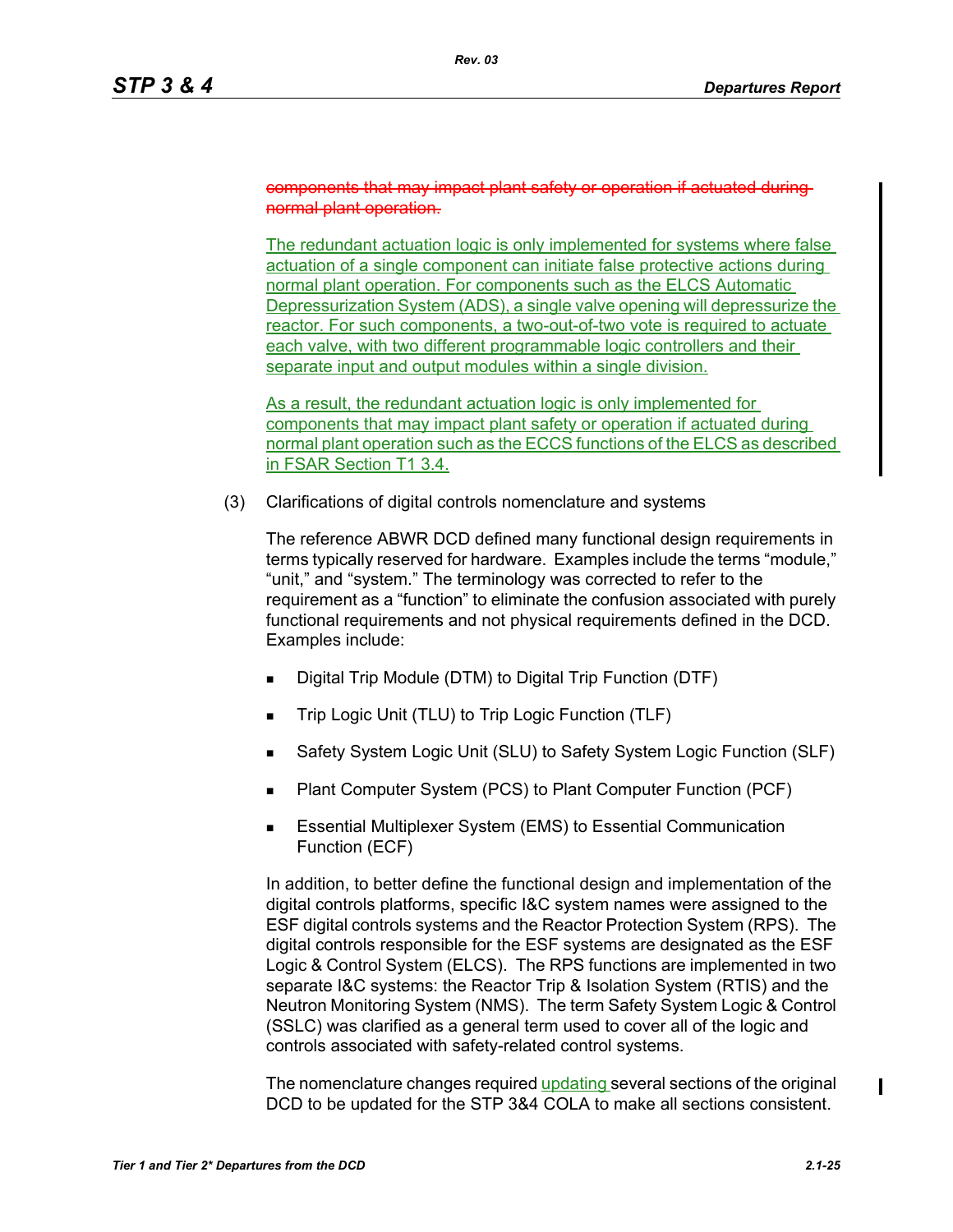(4) Final selection of platforms changed the implementation architecture

This departure revises the implementation architecture to use configurable logic devices for NMS and RTIS in lieu of microprocessors. This platform change was necessary to incorporate available platforms that meet both the regulatory and technical requirements. These design updates are primarily described in Tier 2 Section 7.2.

(5) Testing and surveillance changes for SSLC

This departure revises the testing and surveillance descriptions for SSLC (NMS, RTIS, ELCS) consistent with the characteristics of the design platforms selected. These changes are primarily described in Tier 2 Section 7.1.

Additionally, the Chapter 16 Technical Specifications Section 3.0 is modified to reflect the above changes to the safety-related I & C architecture.

## **Evaluation Summary**

This departure was evaluated per Section VIII.A.4 of Appendix A to 10 CFR Part 52, which requires that 1) the design change will not result in a significant decrease in the level of safety otherwise provided by the design; 2) the exemption is authorized by law, will not present an undue risk to the public health and safety, and is consistent with the common defense and security; 3) special circumstances are present as specified in 10 CFR 50.12(a)(2); and 4) the special circumstances outweigh any decrease in safety that may result from the reduction in standardization caused by the exemption. As shown below, each of these four criteria are satisfied.

- (1) As discussed above, the design change represents another method for accomplishing the same purpose and therefore will not result in a significant decrease in the level of safety otherwise provided by the design.
- (2) The exemption is not inconsistent with the Atomic Energy Act or any other statute and therefore is authorized by law. As discussed above, the design change represents an improvement and therefore will not present an undue risk to the public health and safety. The design change does not relate to security and does not otherwise pertain to the common defense and security.
- (3) Special circumstances are present as specified in 10 CFR 50.12(a)(2). Specifically, special circumstance (ii) is present, since the design change represents another method of accomplishing the underlying purpose of the DCD.
- (4) This "standard" departure is intended to be applicable to COL applicants that reference the ABWR DCD. Therefore this departure will not result in any loss of standardization.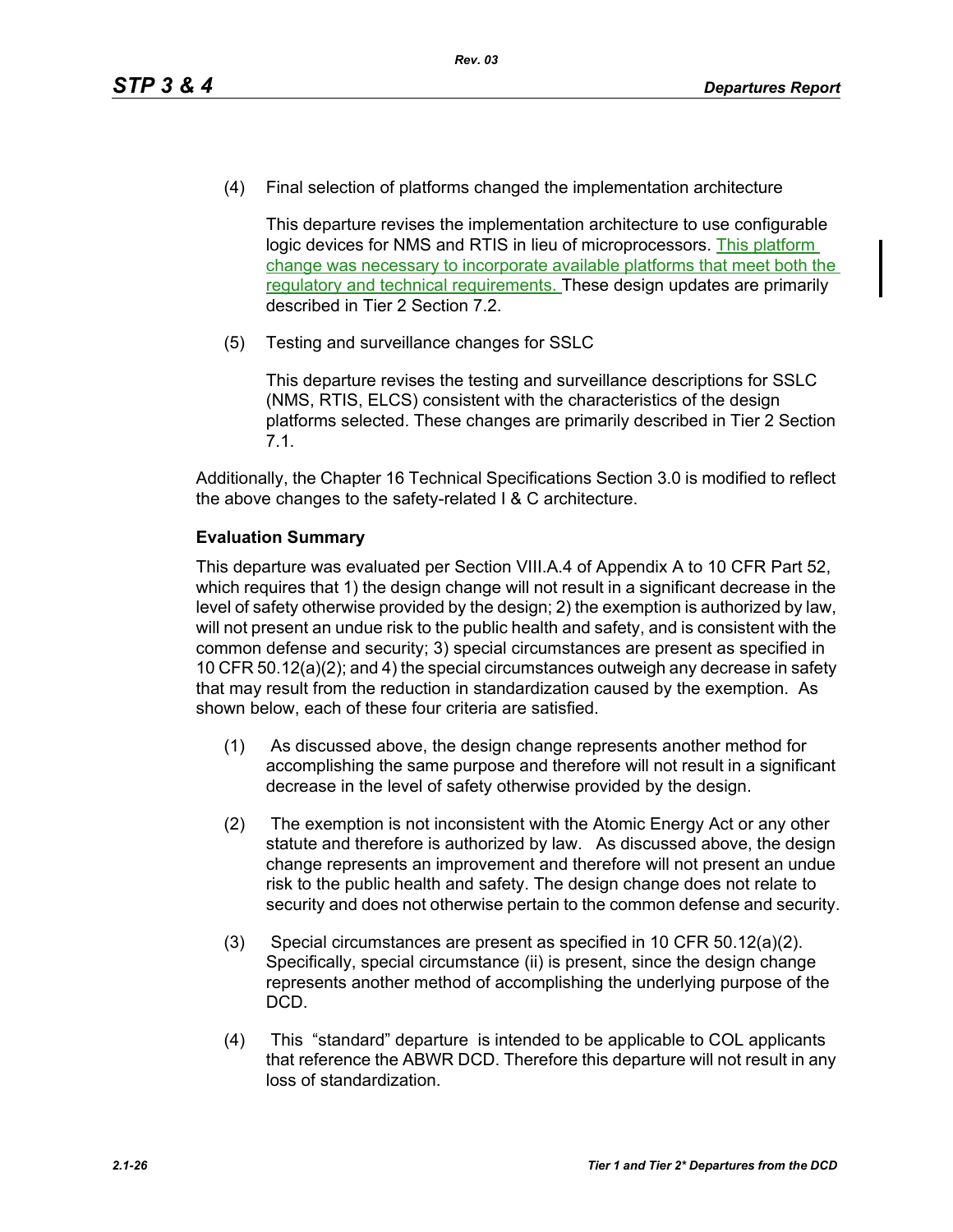I

 $\mathbf I$ 

As demonstrated above, this exemption complies with the requirements in Section VIII.A.4 of Appendix A to 10 CFR Part 52. Therefore, STPNOC requests that the NRC approve this exemption and associated Technical Specification Section 3.0 changes.

## **STP DEP T1 5.0-1, Site Parameters**

## **Description**

The site parameters in the reference ABWR DCD were selected to bound most potential US sites. However, the STP 3 & 4 site, when site specific data is analyzed to using current methodologies and standards, represents four specific departures from the generic envelope.

The site design basis flood level is increased from that specified in the DCD. The certified design site parameter for site flooding is changed from 30.5 cm below grade to  $442.0182.9$  cm above grade (grade being 1036.3 cm above mean sea level (MSL)) in order to handle a main cooling reservoir failure as a design basis event at STP.

The main cooling reservoir at the South Texas site is a non-seismic category 1 dam; hence, its failure must be assumed in the worst possible location. This results in the site design basis flood. The maximum flood level is 1478.3 cm above MSL; however it decreases with distance from the main cooling reservoir.

STP 3 & 4 safety-related SSCs are designed for or protected from this flooding event by watertight doors to prevent the entry of water into the Reactor Buildings and Control Buildings in case of a flood. Exterior doors located below the maximum flood elevation on the 12300 floor of the Reactor Building and Control Building are revised to be watertight doors. The Ultimate Heat Sink storage basin and the RSW pump houses are water-tight below the flood level.

The maximum design precipitation rate for rainfall at the STP site is calculated to increase from 49.3 cm/hr to 50.3 cm/hr based on site meteorology studies. This value is one factor in determining the structural loading conditions for roof design. ABWR Seismic Category 1 structures have roofs without parapets or parapets with scuppers to supplement roof drains so that large inventories of precipitation cannot accumulate. Therefore, the increase in maximum rainfall rate does not result in a substantial increase in the roof design loading, and therefore does not affect the design of these structures.

The humidity at the STP 3 & 4 site, as represented by wet bulb temperature, is increased from that specified in the DCD.

| Wet Bulb 1% Exceedance Values                    | <b>DCD</b>       | STP 3 & 4        |
|--------------------------------------------------|------------------|------------------|
| Maximum Coincident                               | $25^{\circ}$ C   | $26.3^{\circ}$ C |
| Maximum Non-coincident                           | $26.7^{\circ}$ C | $27.3^{\circ}$ C |
| Wet Bulb 0% Exceedance Values (historical limit) |                  |                  |
| Maximum Non-coincident                           | $27.2^{\circ}$ C | $29.1^{\circ}$ C |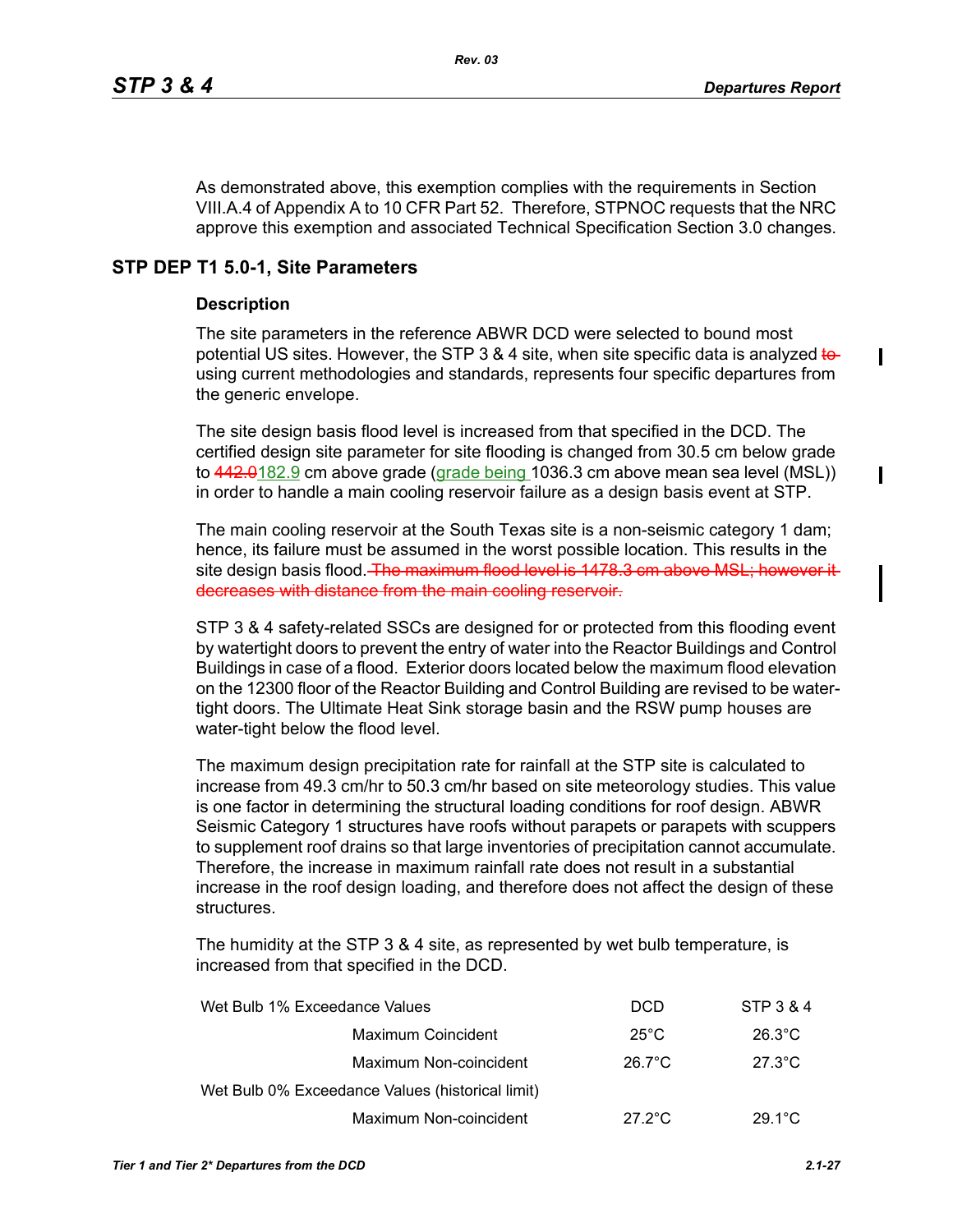The maximum dry-bulb temperature in combination with coincident wet-bulb temperature provides the state point (enthalpy of the air) that is used as design input for HVAC system design to determine cooling loads. The 1% exceedance STP sitespecific state point value is not bounded by the 1% exceedance ABWR state point value.

The Control Building HVAC, Reactor Building Secondary Containment HVAC, and Reactor Building Safety Related Electrical Equipment HVAC systems are designed for an outdoor summer maximum temperature of 46°C. This temperature corresponds to the ABWR 0% exceedance value. The ABWR 0% exceedance state point bounds the STP site-specific 0% exceedance state point and the 1% exceedance state point. The reference ABWR DCD cooling loads calculated based on 0% exceedance values for Control Building HVAC, Reactor Building Secondary Containment HVAC, and Reactor Building Safety Related Electrical Equipment HVAC systems are bounding. Therefore, the change in 1% exceedance coincident wet bulb temperature has no adverse impact on these HVAC systems.

The Radwaste Building HVAC systems have been redesigned using STP site-specific ambient temperatures and the revised HVAC design is compliant with STP 3 & 4 Characteristics.

The maximum non-coincident wet-bulb temperature is used as input for short-term performance of cooling towers and evaporative coolers. In the case of STP 3 & 4, this value is an hourly data point. The site-specific maximum non-coincident wet-bulb temperatures on an hourly basis are not bounded by the reference ABWR site parameters. However, the calculated 30-day and 24-hour consecutive maximum noncoincident wet-bulb temperatures have been determined to be less than the reference ABWR DCD non-coincident hourly value. The UHS cooling tower long-term cumulative evaporation for the postulated LOCA case has been evaluated using the STP site-specific worst-case 30 consecutive day weather data. The UHS basin water temperature has been evaluated using the worst one-day (24 hour) weather data. Thus, the 0% exceedance and 1% exceedance values for non coincident wet-bulb temperatures not being bounded have no adverse impact on the STP 3 & 4 UHS analysis.

As documented in Subsections 2.5S.4.4 and 2.5S.4.7, the shear wave velocity at STP 3 & 4 site varies both horizontally in a soil stratum and vertically with elevation, and is lower than the 1,000 ft/sec minimum stated in the DCD. A site specific soilstructure interaction (SSI) analysis will behas been performed using the measured values of shear wave velocity, with appropriate variation to represent the variability at the site, and site specific SSE, to demonstrate that the results of the site-specific SSI are bounded by the standard plant results included in the DCD. This SSI analysis will be completed and the FSAR will be updated as stated in COM 3A-1 is described in Appendix 3A.

The liquefaction evaluation documented in Section 2.5S.4.8 uses the measured shear wave velocities, therefore, the results are applicable to STP 3&4 site. Shear wavevelocity is not used as an input in the calculation of lateral soil pressures. Therefore,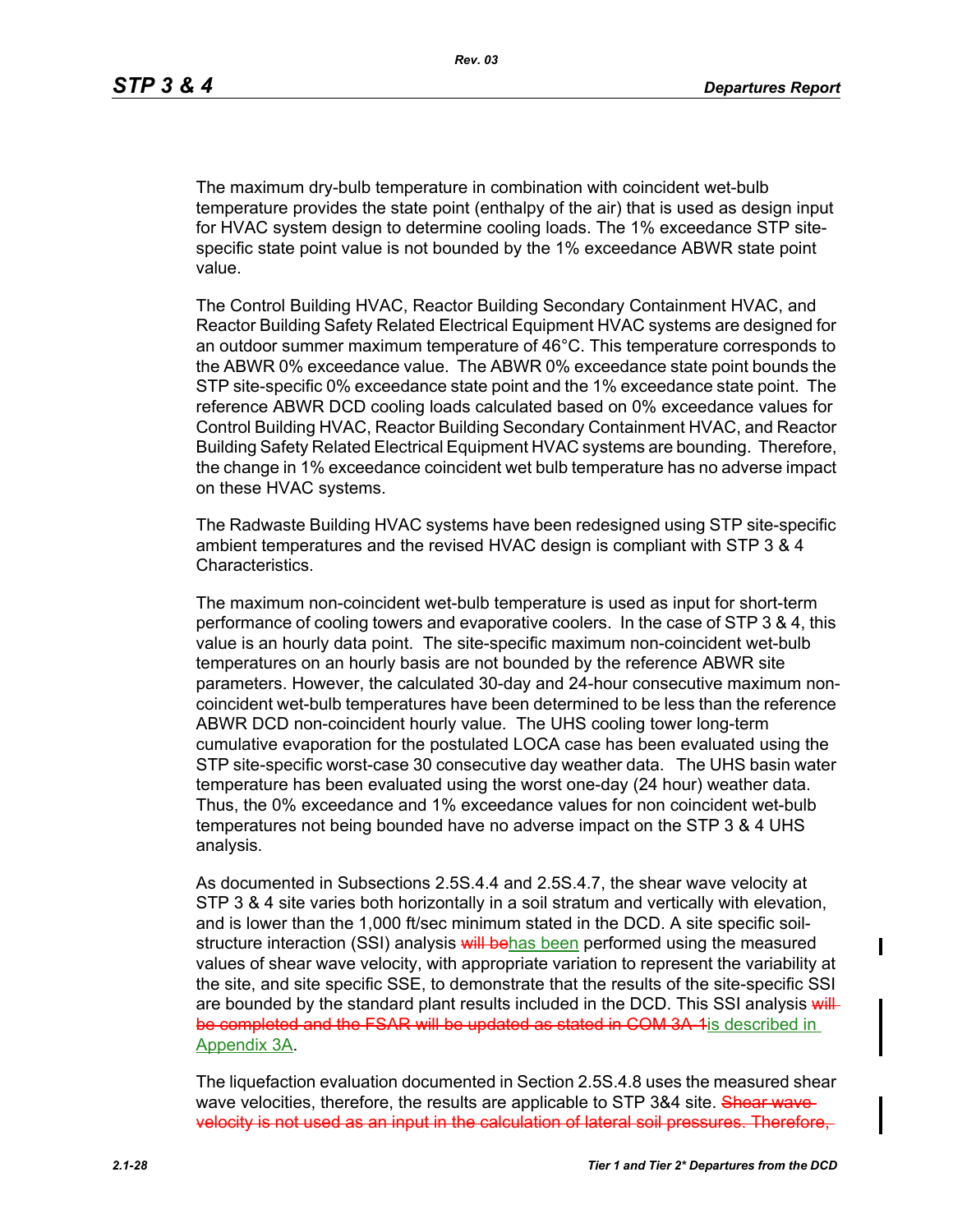shear wave velocity has no impact on calculation of the lateral soilpressures.At-rest lateral earth pressure in non-yielding walls of structures with deep foundations such as the Reactor and Control Buildings will be determined using the method described in Reference 2.5S.4-62. In this method, the at-rest seismic lateral earth pressure computation will utilize site-specific shear wave velocity. The impact of site-specific shear wave velocity on the design of exterior walls of these structures is expected to be insignificant because their designs are controlled by the combination of requirements for in-plane and out-of-plane loads. The at-rest seismic lateral pressure only affects the out-of-plane load. Also, the at-rest pressure includes effect of hydrostatic load, surcharge load etc, in addition to the dynamic pressure caused by the earthquake.

The foundation spring constants for mat design are based on settlement calculations. In the development of settlement estimates, the representative shear wave velocity value for intervals within a soil column is only one input used in the derivation of the elastic modulus for layers within that column. Since this derived elastic modulus value is first adjusted for strain and then weighted with estimated values derived from either SPT tests (for granular material) or undrained shear strength tests (for cohesive soils) the effect of variability of shear wave velocity upon settlement calculations is significantly attenuated. Based on this, the foundation spring constants are also relatively insensitive to the variation in shear wave velocity.

### **Evaluation Summary**

These changes establish an equivalent level of site reliability and performance as described in the DCD.

This departure was evaluated per Section VIII.A.4 of Appendix A to 10 CFR Part 52, which requires that 1) the design change will not result in a significant decrease in the level of safety otherwise provided by the design; 2) the exemption is authorized by law, will not present an undue risk to the public health and safety, and is consistent with the common defense and security; 3) special circumstances are present as specified in 10 CFR 50.12(a)(2); and 4) the special circumstances outweigh any decrease in safety that may result from the reduction in standardization caused by the exemption. As shown below, each of these four criteria are satisfied.

- (1) As discussed above, the design change will maintain the level of safety otherwise provided by the design.
- (2) The exemption is not inconsistent with the Atomic Energy Act or any other statute and therefore is authorized by law. As discussed above, the design change will not present an undue risk to the public health and safety. The design change does not relate to the common defense and security.
- (3) Special circumstances are present as specified in 10 CFR 50.12(a)(2). Specifically, the remedial measure of water-tight doors provides a net increase in public safety relative to the design specified in the DCD, satisfying special circumstance (iv). Additionally, the changes qualify for special circumstance (ii) in that the changes are intended to accomplish the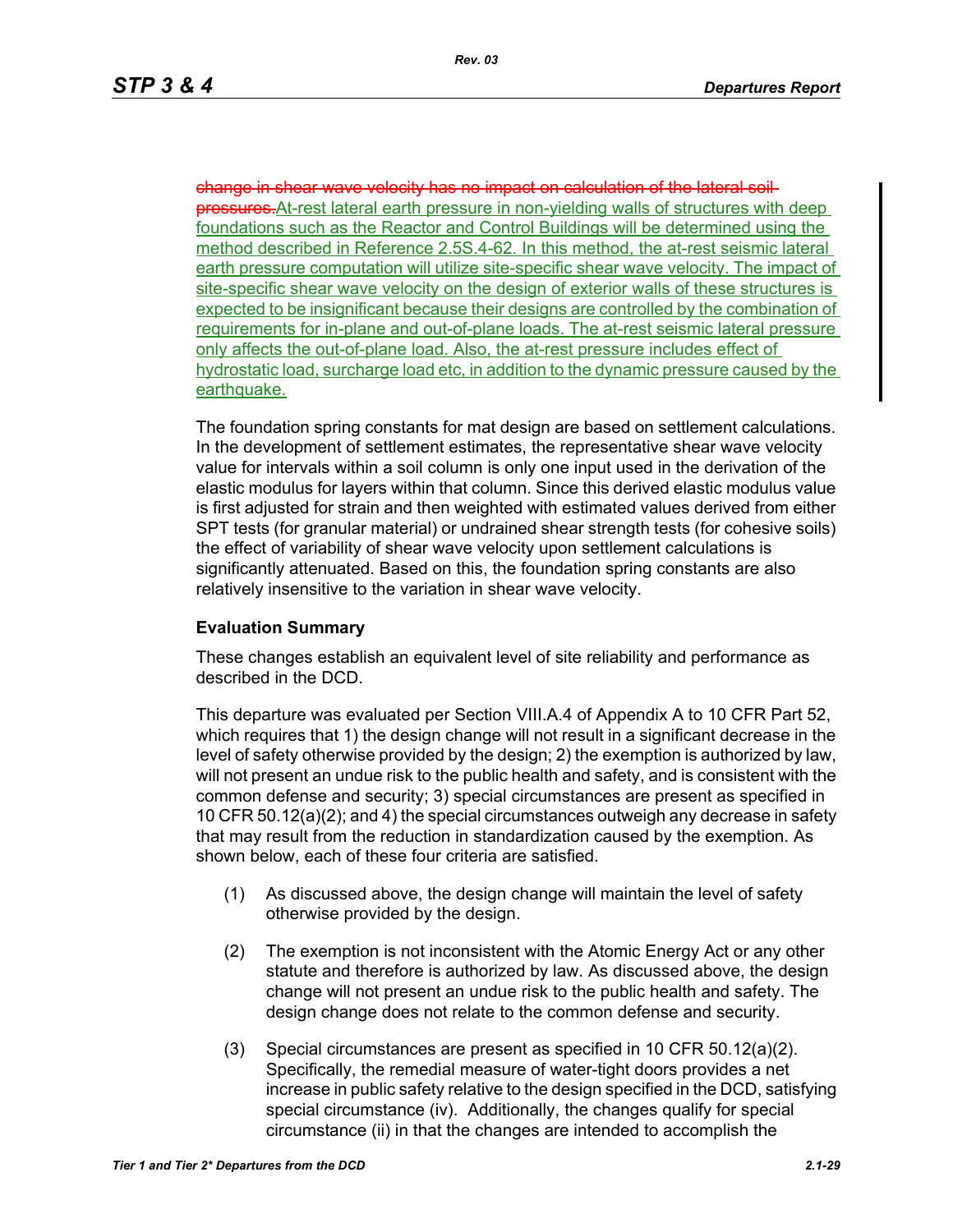*Rev. 03*

underlying purpose of the DCD, namely to ensure that the design is able to withstand natural phenomena. Further, special circumstance (vi) is present in that material circumstances not considered during the ABWR certification was granted in location and meteorological history analysis techniques. Given the need for power in Texas, it is in the public interest to allow construction of additional reactors at the STP site.

(4) The special circumstances outweigh any decrease in safety that may result from the reduction in standardization caused by the exemption. Specifically, the design change of adding water-tight exterior doors represents an improvement in safety, and does not affect the configuration of the plant or the manner in which the plant is operated. Therefore, the reduction in standardization resulting from the change should not adversely affect safety.

As demonstrated above, this exemption complies with the requirements in Section VIII.A.4 of Appendix A to 10 CFR Part 52. Therefore, STPNOC requests that the NRC approve this exemption.

## **STD DEP 1.8-1, Tier 2\* Codes, Standards, and Regulatory Guide Edition Changes**

### **Description**

Tier 2, Table 1.8-20 lists reference ABWR DCD compliance with NRC regulatory guides. Table 1.8-21 lists applicability of industry codes and standards. This departure identifies Tier 2\* items on these two tables that are being updated to more current revisions/editions. Those Tier 2 items that are explicitly revised in the COLA or require change due to changes in the Tier 2\* items are also included.

Regulatory Guide 1.75, "Physical Independence of Electric Systems," Revision 3, dated 2/05; and Regulatory Guide 1.153, "Criteria for Power, Instrumentation, and Control Portions of Safety Systems," Revision 1, dated 6/96 are adopted to ensure more recent industry design and construction practices are used.

The 1992 edition of IEEE 384 "Criteria for Independence of Class 1E Equipment and Circuits" is adopted. IEEE 603 "Standard Criteria for Safety Systems for Nuclear Generating Stations" is updated to the 1991 version. These editions of the standards are currently endorsed by the NRC.

Mil-Specs for electromagnetic inference analysis and control are updated to more current versions as this field has advanced considerably since certification.

Current approved ASME code cases per Regulatory Guide 1.84, "Design and Fabrication Code Case," Revision 33, dated 8/05 may be used in the future. With this update, Regulatory Guide 1.85, "Materials Code Case Acceptability, ASME Section III, Division 1" on ASME material code cases is obsolete and has been deleted as it is now incorporated into Revision 33 of R.G. 1.84.

The American Concrete Institute code ACI 349 is updated to the 1997 edition. The ASME Section III Division 2 is updated to the 2001 edition with 2003 Addenda. These